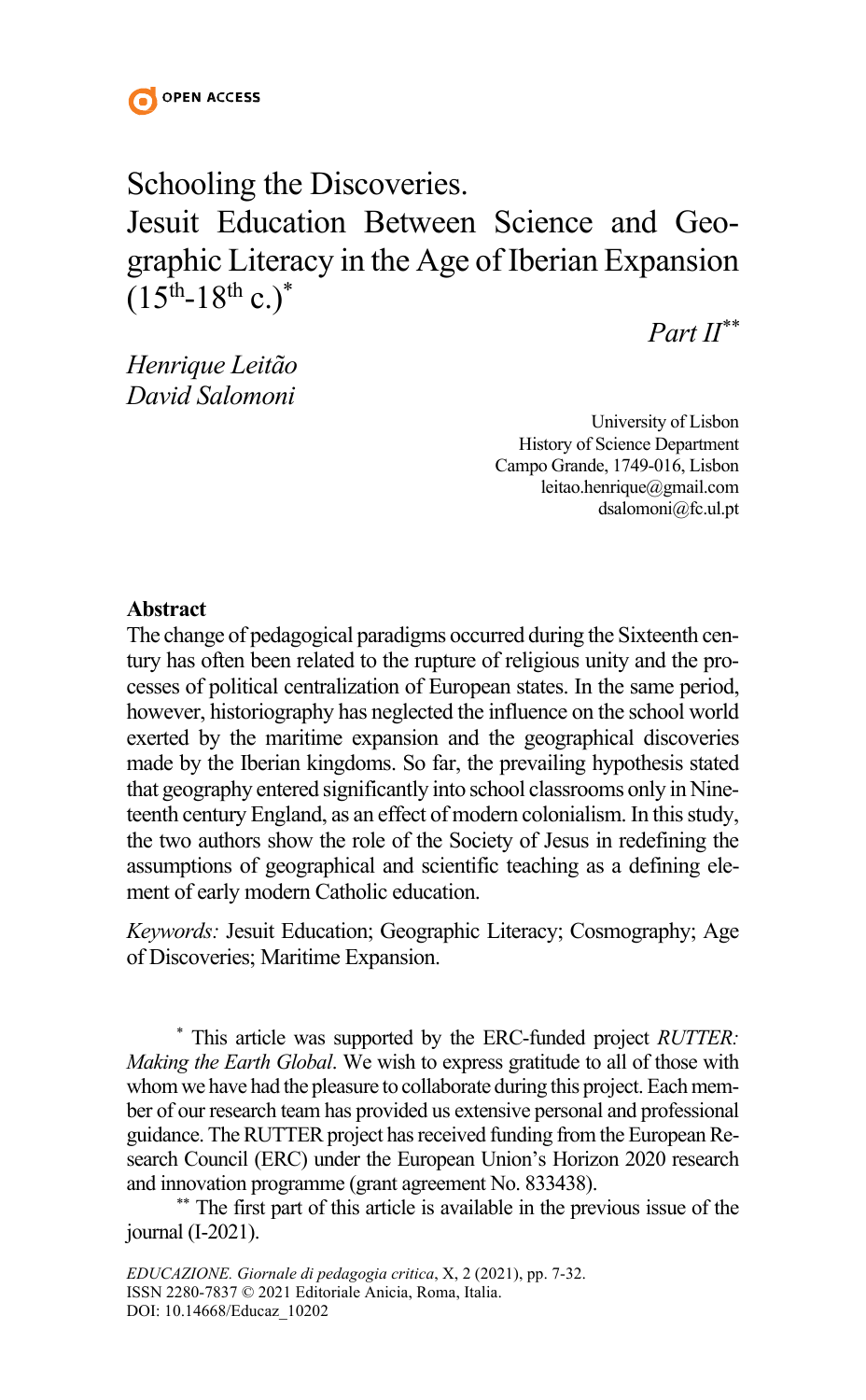### **Resumen**

*Escolarizando los descubrimientos. La educación jesuita entre la ciencia y la alfabetización geográfica en la época de la expansión ibérica (siglos XV-XVIII)*

El cambio de paradigmas pedagógicos ocurrido durante el siglo XVI se ha relacionado a menudo con la ruptura de la unidad religiosa y los procesos de centralización política de los estados europeos. Sin embargo, la historiografía no ha considerado adecuadamente la influencia que, en ese período, ejercieron en el mundo escolar la expansión marítima y los descubrimientos geográficos de las coronas ibéricas. Hasta ahora, la hipótesis predominante afirmaba que la geografía entró de forma significativa en las aulas escolares sólo en la Inglaterra del siglo XIX, como efecto del colonialismo moderno. En el presente estudio, los autores muestran el rol de la Compañía de Jesús en la redefinición de las bases de la enseñanza geográfica y científica como elemento definitorio de la educación católica de la primera época moderna.

*Palabras clave*: Educación jesuita; Alfabetización geográfica; Cosmografía; Edad de los descubrimientos; Expansión marítima.

### *3. A Matter of Scales*. *From Capillary Teaching to Long-Distance Networks*

In 1571, just a few years before Clavius's arrival in Messina and the beginning of classes at the *Aula de Esfera*, local lord Count Camillo Gonzaga established a Jesuit novitiate in Novellara (a remote village in the rural heart of northern Italy) with an adjoining college where the brethren taught the young people of the community.

A couple decades later, a student attending this Jesuit school produced an interesting paper saying that the Portuguese colony of "Goa is a very famous city located in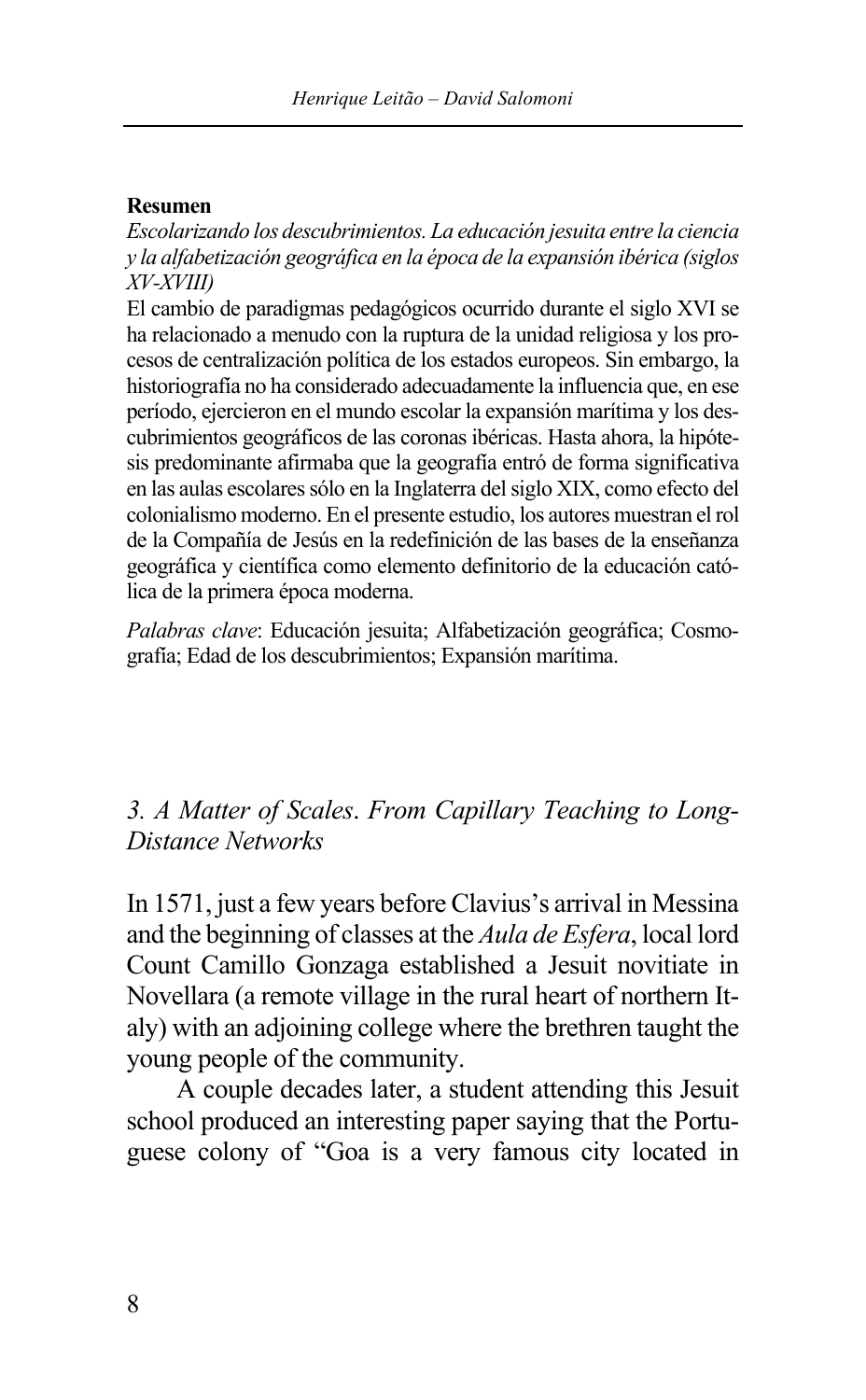India"<sup>1</sup>. At first glance this document is unremarkable. It is a common sort of hagiographic schoolwork on St. Francis Xavier, and seems to have little to do with any manner of topographical description or technical text. Nonetheless, despite its panegyrical tone, the text is an important testimony to the extent to which a new geographical awareness had established itself even in the rural peripheries of Europe.

Most of the population of Novellara, inhabited by wealthy farmers and small landowners, lived and died without ever leaving their village. The perception of the world and general mindset of these people remained strongly rooted in a medieval dimension even in the late sixteenth century. In this sense, the arrival of the Jesuits in Novellara represented a leap into the future. It shall be remembered that until the middle of the sixteenth century, local education focused on the teaching of abacus and grammar (skills to be employed in the local economy made up of notaries, copyists, craftsmen, and agrimensors). In Novellara, where the furthest horizons were hitherto represented by the nearby cities of Mantua, Bologna, and Rome, the world introduced in a small classroom at the beginning of the sixteenth century reached distant continents and oceans<sup>2</sup>.

The impact of Jesuit schools in the region becomes relevant when we consider the density of Jesuit schools in the surrounding area. In total, seven Jesuit colleges were opened in towns within 60 km of Novellara between the

<sup>1</sup> Original text: "*Goa è una città assai famosa dell'India*". The source is undated but on the basis of paleographical evidence it was probably produced at the beginning of the seventeenth century. It is kept at the Novellara Municipal Historical Archives, Fondo Gonzaga, Amministrazione 1, Serie gesuiti, busta 194.

<sup>2</sup> Cfr. D. Salomoni, "Le scuole di una comunità emiliana rinascimentale tra religione e politica. Il caso di Novellara," *Educazione. Giornale di pedagogia critica*, V, 2 (2016): 17-42.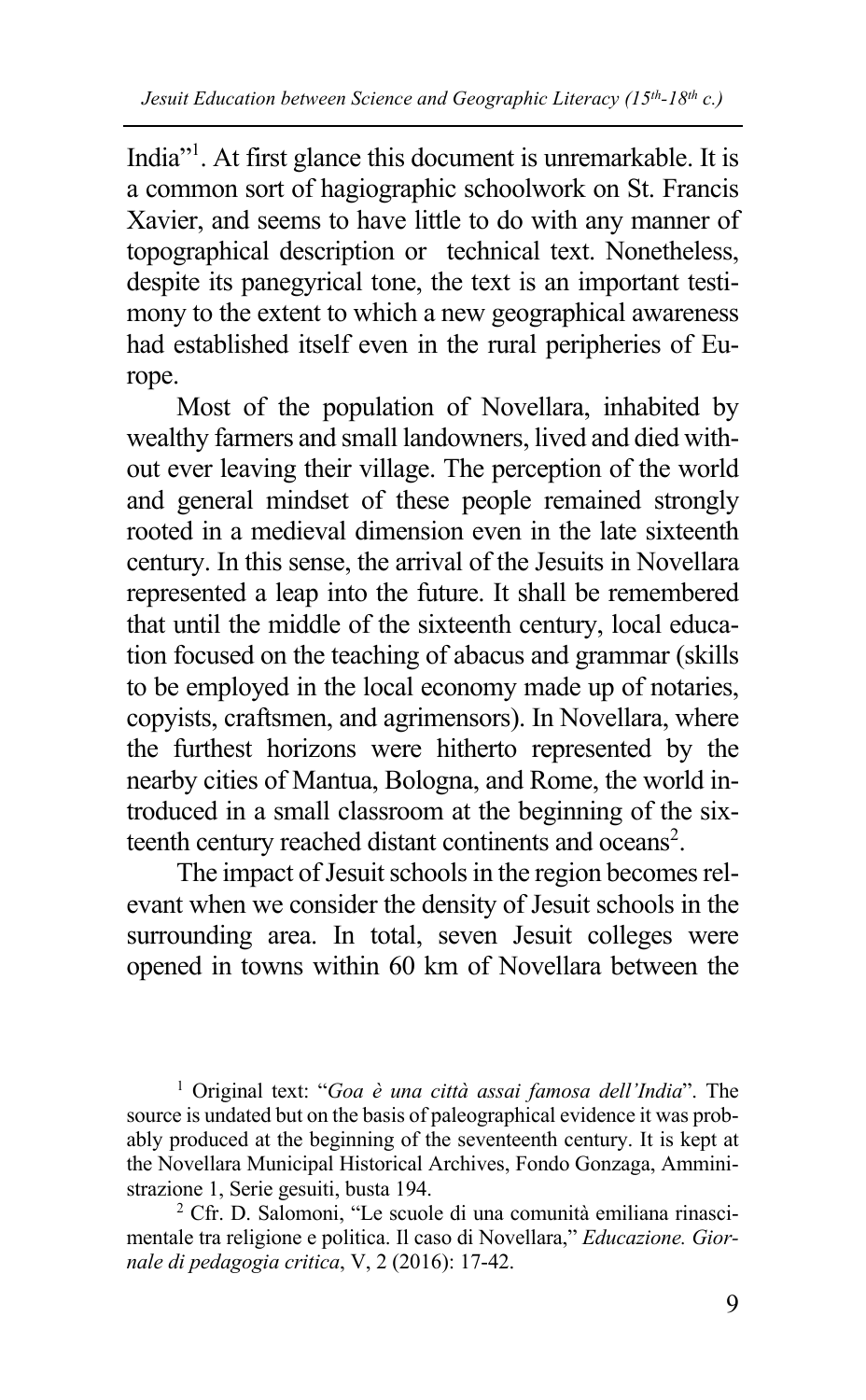sixteenth and eighteenth centuries<sup>3</sup>. In all these colleges we find the geographical and mathematical works listed by Clavius in his suggestions for the *Ratio Studiorum*.

A well-studied case is that of Mantua. A Jesuit college had been active in the city starting in 1584, which was promoted to the rank of university in 1625 (until the severity of the plague of 1630 impelled its closure, although theology and philosophy classes remained active) 4 . In Mantua, Christoph Clavius's *Commentary* on John Holywood's *De Sphaera* was taught regularly. In the didactic programs for the year 1624-1625, academic elements of mathematics and geometry were taught in the afternoon. As we find it written, Prof. Cesare Moscatelli, S.J., "*docebit elementa Euclidis, & Sphaeram, & De Horologiis Sciotericis*"5 .

The Jesuit professors of mathematics supplemented their programs with other "things of interest". In the same academic year discussed above, the Jesuit mathematicians at the Public Academy of Mantua lectured on sundials, which were still the most reliable instruments for measuring time. In 1625-1626 the Jesuit mathematicians at the University of Mantua added instruction on the use of the astrolabe, and during  $1626 - 1627$  they added more material on optics<sup>6</sup>.

It is highly probable that the same teaching dynamic was also present in the nearby colleges. As Paul Grendler has noted, scholars such as Giuseppe Biancani (1566- 1624), Niccolò Cabeo (1586-1650), and Giovanni Riccioli (1598-1671) were the teaching body of a Parma Jesuit

<sup>3</sup> These were Modena, 1552; Parma, 1564; Mantova, 1584; Reggio Emilia, 1610; Mirandola, 1611; Carpi 1622. See S. Pavone, "I Gesuiti in Italia 1548-1773," in *Atlante della letteratura italiana*. Vol. 2: *Dalla Controriforma alla Restaurazione*, eds. S. Luzzatto, G. Pedullà, E. Irace (Torino: Einaudi, 2011), 359-373.

<sup>4</sup> P. Grendler, *The University of Mantua, the Gonzaga, and the Jesuits, 1584-1630*, (Baltimore: The Johns Hopkins University Press, 2009).

<sup>5</sup> Cfr. *Ibid*., 81.

<sup>6</sup> Cfr. *Ibid*., 200.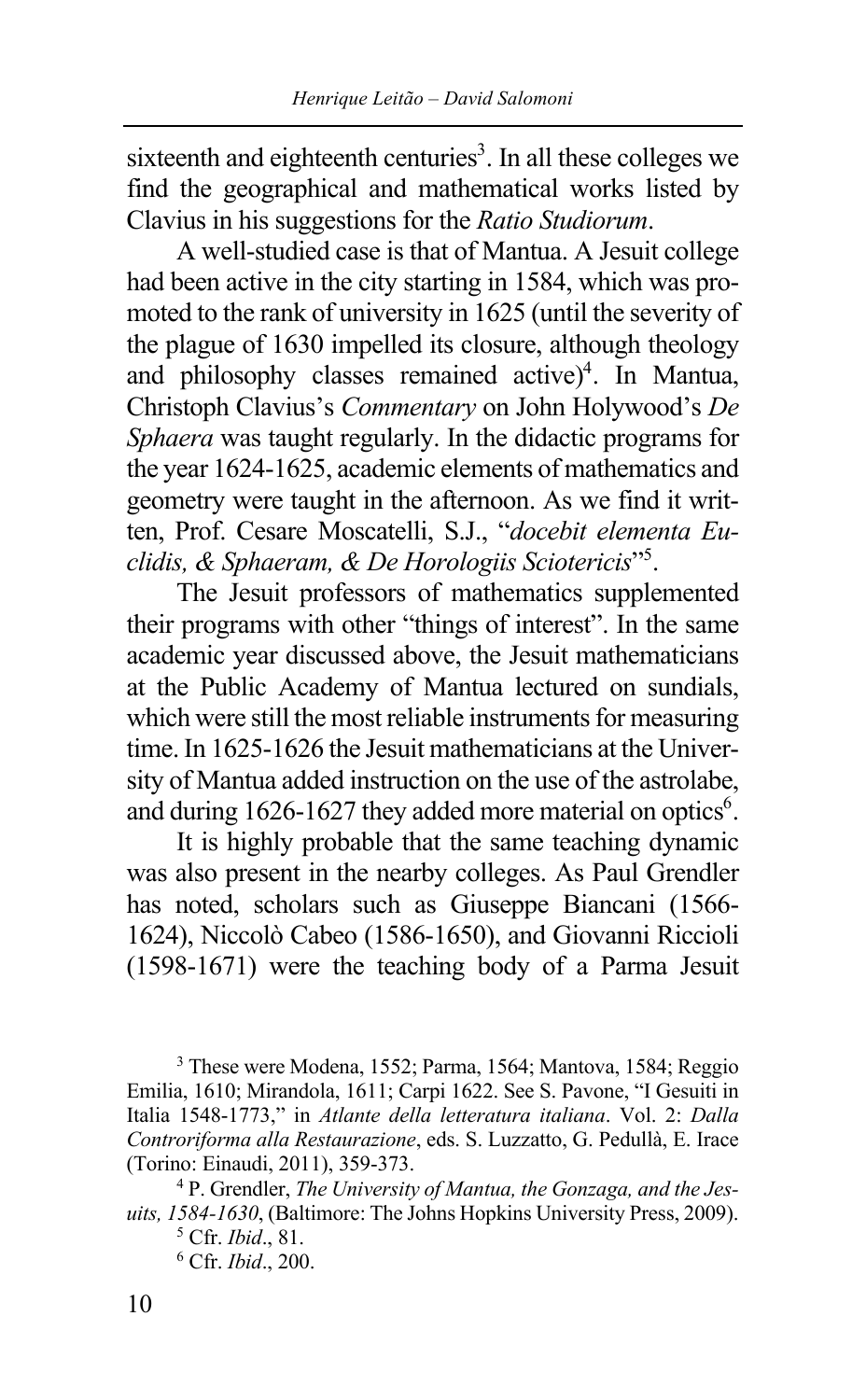mathematical school that likely taught or had a direct influence on the mathematicians active in Mantua<sup>7</sup>.

It is worth pointing out that Giuseppe Biancanistudied mathematics under Clavius at the Roman College, and wrote a mathematical treaty himself, the *Sphaera Mundi seu Cosmographia Demonstrativa*<sup>8</sup> , which is clearly inspired by Clavius's *Commentary* on Holywood's *De Sphaera*. In this work Biancani describes in a lucid and accomplished style how the world was shaped: "*Iam tota terra secundum superficiem dividitur in quatuor partes praecipuas, Europam, Asiam, Africam, Novuum Orbem, seu Americam*"9 .

If we compare these words with Clavius's description of the parts of the world, we can grasp Biancani's adhesion to the theory of the four continents, compared to the ambivalent positions taken on Amerasian continuity seen throughout the sixteenth century. Biancani's book seems to confirm his support for the 'theory of the continents,' indulging in a detailed discussion on the calculation of latitudes and longitudes, and presenting an interesting table with the coordinates of various cities listed in alphabetical order. These tables convey not only Biancani's mental geography, but also the way it was transmitted to the students at the Jesuit college of Parma in the first half of the seventeenth century<sup>10</sup>.

<sup>7</sup> Cfr. *Ibid*., 201.

<sup>8</sup> G. Biancani, *Sphaera Mundi seu Cosmographia Demonstrativa*, (Bononia: 1619). On Biancani's thought and his relationship with Clavius see Higashi (2018), 360-364.

<sup>9</sup> *Ibid*., 382. <sup>10</sup> *Ibid*., 372-371.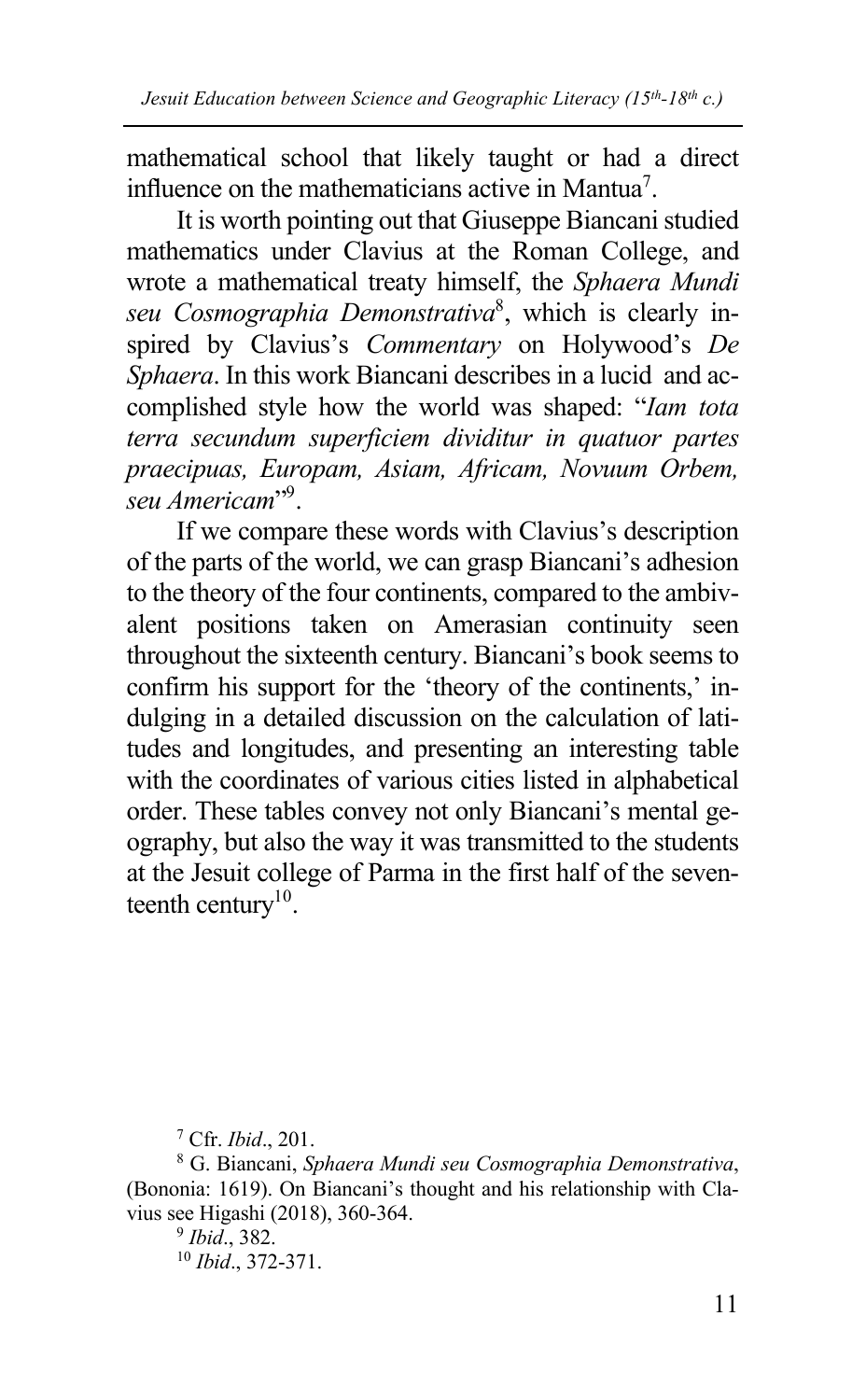| ووالي<br>x3<br>'n                                              |                     |           | Urbium, & locorum.                                                     |      |                                  |                 |
|----------------------------------------------------------------|---------------------|-----------|------------------------------------------------------------------------|------|----------------------------------|-----------------|
|                                                                |                     |           |                                                                        | an n | a militar                        |                 |
|                                                                | Loogit, Latit.      |           |                                                                        |      |                                  |                 |
|                                                                | Gra. Gra. m.        |           |                                                                        |      | Longit.   Latit.<br>Gra. Gra. m. |                 |
| Etna mons Sicilia. 39 38 : 20 Calicut India.                   |                     |           |                                                                        |      | ごうほぼコリクしつの                       |                 |
| Alba grç Belgrado 43 47 - 40  Calaris Sardinizi :: 31 36       |                     |           |                                                                        |      |                                  | 30              |
| Alexandria Ægypti.                                             |                     |           | 60 30 00 Gayrum Egyptics ( 1.64 19.                                    |      |                                  | ¥σ              |
| Ancona.<br>6k.                                                 |                     |           | 38 43 40 Gandia, Cretz.                                                |      |                                  |                 |
| Andegaus.                                                      |                     |           | 1947 Bu Czfaraugufta.                                                  |      | $5433 - 19$                      |                 |
| Antuerpia.                                                     |                     |           | 24 51 48 Gatanea.                                                      |      | 1441<br>4037                     | 45              |
| Adem in Arabia.                                                |                     |           | 82 as  d'Colonia Agrippina.                                            |      | 28 51                            | 15<br>$\circ$   |
| Aretium Hetruriz.                                              |                     |           | 35(4a: -: 50 Compofiella.                                              |      |                                  |                 |
|                                                                |                     |           |                                                                        |      | 744 0                            |                 |
| Armutia, Ormus.                                                |                     |           | 95 27 24 Consubtica Lufitania. 5:40 230                                |      |                                  |                 |
| Ashena : t                                                     |                     |           | - 王三郎 多3 第7: 15   Confiantinopolis.<br>- a3 50::: a0 Cracouia Polonia. |      | $50 - 43$                        |                 |
| Aucnio, Autguone.                                              |                     |           |                                                                        |      | 43 50 12                         |                 |
|                                                                |                     |           | Lehen. (Cremona : :                                                    |      | 39 14                            | ٥               |
| Babylon Chaldrorum: 83.}34. o Cuzcum in Peru.                  |                     |           |                                                                        |      | $-21.215$ auf.o                  |                 |
| Bamberga.                                                      |                     |           | டாமப்பட் 3ம் 49ப்பு 6  Damaicus.                                       |      | 69 33                            | o               |
| Barcino, s.c                                                   |                     |           | 12.4 En 36 Dantileum.                                                  |      | 45 35                            | $\Omega$        |
| Bengala India.                                                 |                     |           | 138 a3 ol Dyrrachium.                                                  |      | 45 41                            | o               |
| Bethlehem,                                                     |                     |           | 近道商店&   i * o Bebatana, Tauzis, mon89.44                               |      |                                  | o               |
| Booonja Italia.                                                |                     |           | 33 44 30 Edemb rgum Scotiz.                                            |      | 27 59                            | 20              |
|                                                                |                     |           | : O maaja piirvo liphefus in Ionia.                                    | ÷ÿ,  | 68.57                            | 40              |
| <b>Budae institutions (地震)を受給する[指pidauxus-computer</b>         |                     |           |                                                                        | 54.7 | 3236                             | #5'             |
| Hierapolis, Aleppo.                                            | 71,38               |           | o Salamantica.                                                         |      | 9 40                             | ு               |
| Hilpalis, Siuiglia.                                            | 71<br>37            |           | o Saffarum in Sardinia.                                                |      | 31 39                            | ۰               |
|                                                                |                     |           | Senæ, Siena.                                                           |      | 34   43                          | ۰               |
| Ierofolyma.                                                    | 66 31               |           | 40}Strigonium.                                                         |      | 42 48                            | o               |
| Iuftinopolis Iltriæ.                                           | 35.46               |           | o Syene, Afaa.<br>Syraculæ.                                            |      | 62 23<br>40137                   | 30<br>TO.       |
| Lacedemonia.                                                   | 50 35               | 30        |                                                                        |      |                                  |                 |
| Lauretum.                                                      | 37'43               |           | o Tarentum.                                                            |      | 45 40 1                          | ு               |
| Leopolis Ruffiz.                                               | 43 50               |           | 30 Tarracona.                                                          |      | 16 41                            | ΛO              |
| Londinum, Londra                                               | 20 52               |           | 30 Fauris Perfia.                                                      |      | $8 = 4r - 0$                     |                 |
| Lugdunum, Lione.                                               | 23 45               |           | $o$ [ $b$ heb $x$ <sub>r</sub>                                         |      | $5118 - 0$                       |                 |
| Lucetia, Parigi.                                               | 33 48               |           | 40 Theodofia ; Caffa.                                                  |      | 62 49                            | 30 <sub>°</sub> |
|                                                                |                     |           | D. Thoma Intula.                                                       |      | $\mathbf{r}$<br>33               | $\bullet$       |
| Malepur in India.                                              | $114$ <sup>14</sup> |           | o l'oletum.                                                            |      | 10 40                            | ő               |
| Mantua                                                         | 33 44               |           | 30 Trapezus.                                                           |      | 7140 0                           |                 |
| Marfilia.                                                      | 2443                |           | $\pm \phi$ Tunctum $\epsilon$                                          |      | 33338                            | $\bullet$       |
| Mediolanum,                                                    | 31 45               |           | pad - Holyfics min                                                     |      |                                  | 泥               |
| Mexicum.                                                       |                     |           | 182 20 o Valentia Hilpania.                                            |      | $14 59 = 30$                     |                 |
| Mons regius Franconiæ                                          |                     |           | Venetia.                                                               |      | 34 43 - 0                        |                 |
| patria lo. Regiom.                                             |                     |           | 3 t 50 ry Verona.                                                      |      | 33 45                            | ۰               |
| Mozambique.                                                    | 67 TS               |           | o'Vienna Auftria.                                                      |      | 38 48 1046                       |                 |
| Mutina.                                                        | 33 44               |           | 30 Vlyflipona a Lisbona.                                               |      | $5/39 - 38$                      |                 |
|                                                                |                     |           | Vormatia.                                                              |      | ∖″≵4 (49 - 45                    |                 |
| Narbona.                                                       |                     |           | <b>≊# 43</b> % → ø]]⊙ <sub>⊘35</sub> {{{  <sup>2</sup> {\$}            |      | $\pm$                            | - 827, 4        |
| Neapolis Campania.                                             |                     |           | 39 47 o Zofala Africe.                                                 |      | 64 10 10 1                       |                 |
| Nicea.                                                         | 57143               | $\bullet$ |                                                                        |      | ボネン事業前程を提示                       |                 |
| Nurtia S. Betted. patr. 3843 Pol Vtinam vero Geographieum inud |                     |           |                                                                        |      |                                  |                 |
| Genipoatum, Lipruch.                                           | 封件汇                 |           | of ftudium, non obiter tantum, fed nay                                 |      |                                  |                 |
|                                                                |                     |           |                                                                        |      | erizav                           |                 |
|                                                                |                     |           |                                                                        |      |                                  |                 |

*Images 1-4. Tables showing cities' latitudes and longitudes contained in Biancani's De Sphaera Mundi (1619)*

I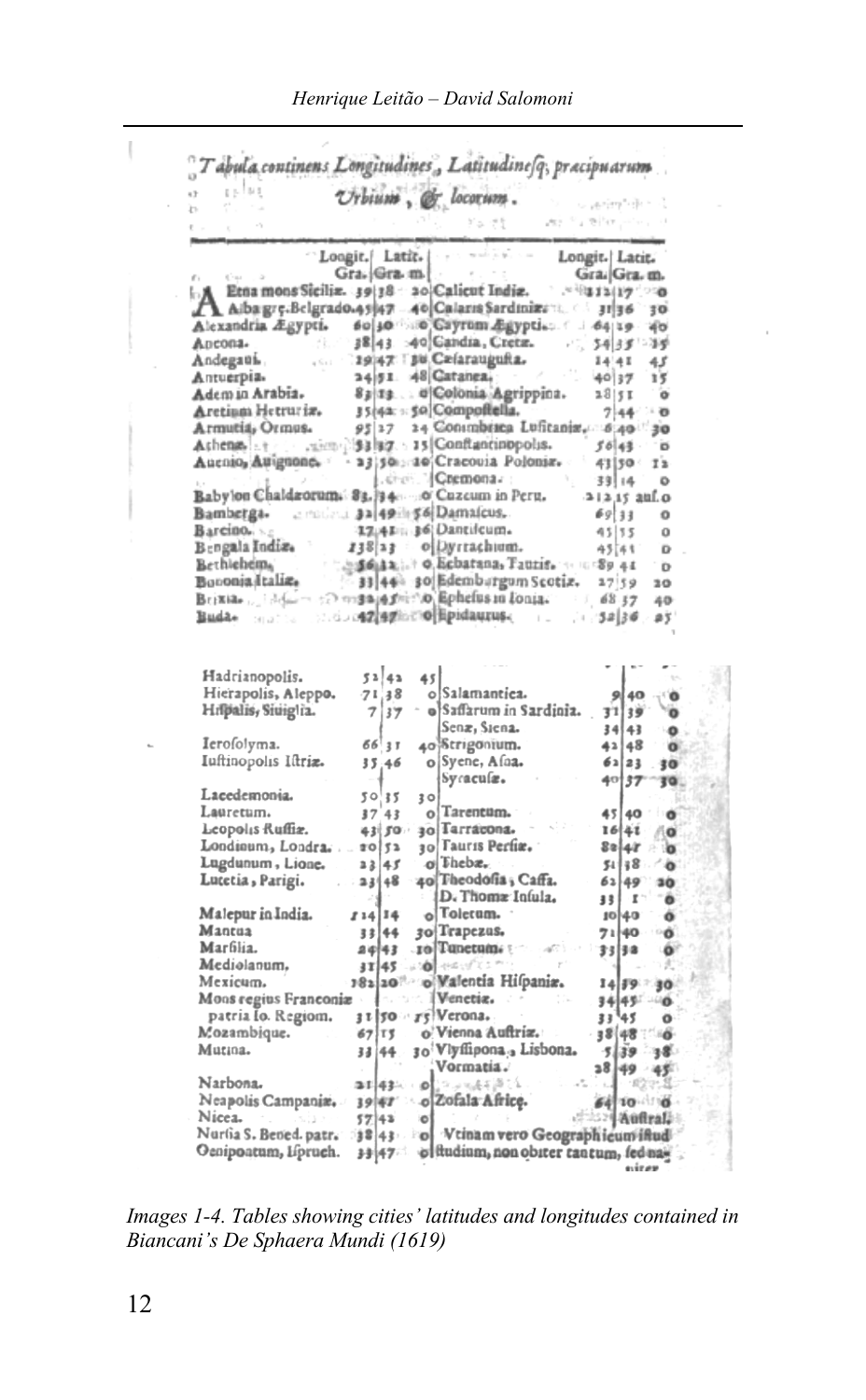The language of geography was mathematics, and this became the standard in European schools between the sixteenth and seventeenth centuries. Jesuits played a leading role in extending this language from universities to secondary schools. Yet at the same time it is in Jesuit schools that we can observe a gradual relocating of geography from an ancillary discipline of mathematics, to an independent or semi-independent subject of study.

The kingdom of France and the Spanish Netherlands (approximately present-day Belgium) hosted a particularly high number of Jesuit schools, with about 90 established between 1558 and  $1639^{11}$ . If we peeked inside these school libraries, we would see that the mathematical corpus was largely composed of the books listed so far<sup>12</sup>. At the Jesuit College library of Namur, for instance, we find Christoph Clavius's *Opera Mathematica*, Peter Apian's *Cosmography*, Münster's *Horologiographia*, and the ubiquitous *Tractatus de Sphera* of John Holywood (all shelved in the Arts and Science section). A copy of Ptolemy's *Geography cum tabulis geographicis Gerardi Mercatoris* of 1574 was also kept in that library, albeit in the History section. In the Jesuit college library of Bruges, we encounter once more Cristoph Clavius's *Opera Mathematica*, as well as Pliny's *Naturalis historia*, Giovanni Riccioli's *Geographia et Idrographia reformatae* (ed. 1662), Nicolaus Сopernicus's *De revolutionibus orbium celestium* (ed. 1543), Piccolomini and Holywood's books on the Spheres, Kepler's *Astronomia Copernicana* (ed. 1635), and Galileo's complete works.

What is slightly unexpected about the Bruges library is that in the history section, in addition to the usual

<sup>11</sup> P. Grendler, *Jesuit Schools and Universities*, 59.

<sup>&</sup>lt;sup>12</sup> All references concerning the books mentioned here which are contained into the Jesuit libraries' catalogues can be found at the end of the article among the "Published sources".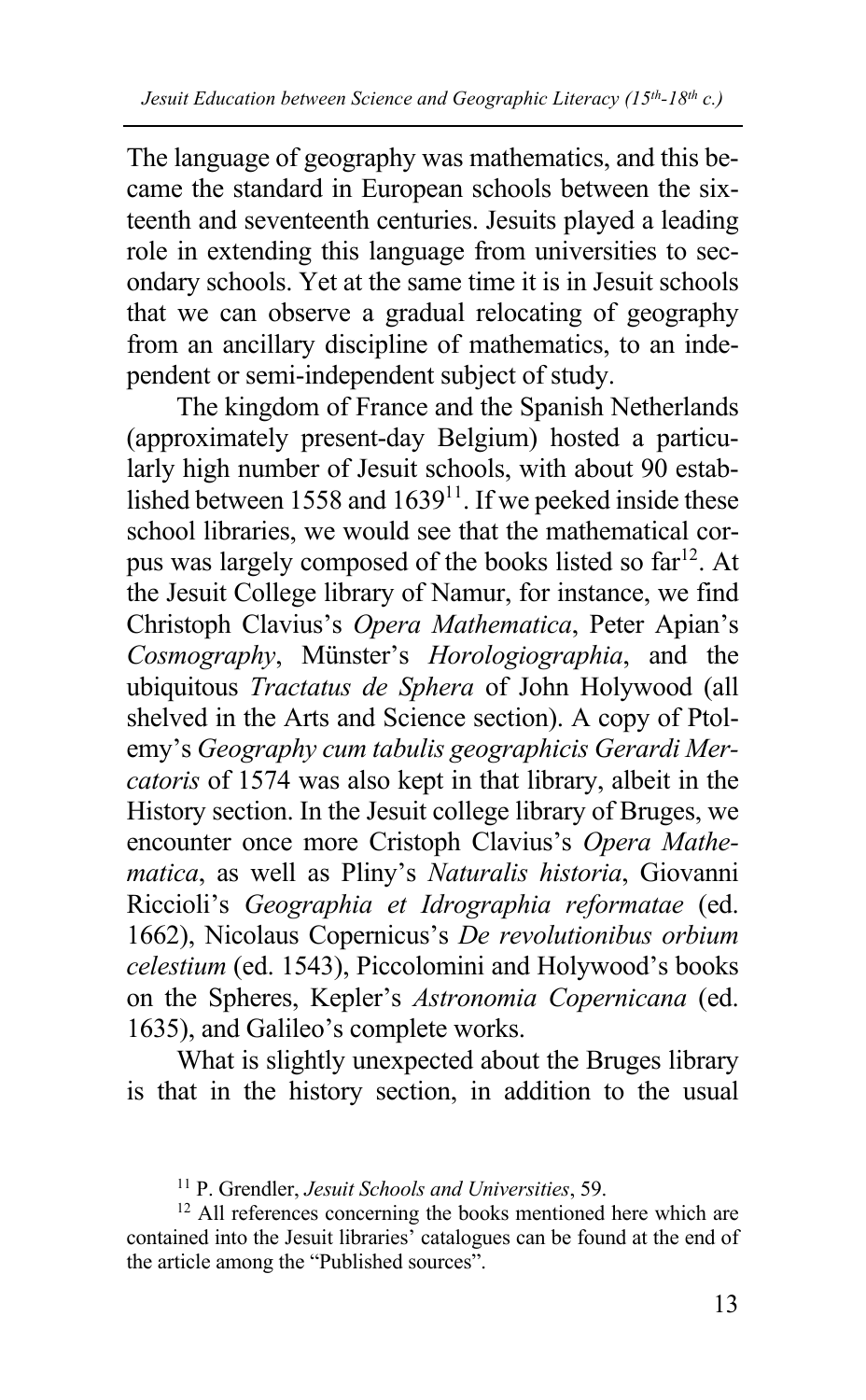geography books produced by the ancients(Ptolemy's *Geography*, Strabo and Pomponius Mela's *De situ orbis*, etc.), we find also modern books. Among those worth noting are Johann Huttich and Simon Grynaeus's *Novus orbis regionum ac insularum veteribus incognitarum*, Abraham Ortelius's *Тheatrum orbis Теrrarum* (eds. 1570, 1596, 1635), Münster's *Сosmographiae univerialis* (both in Latin and French, ed. 1552), and André Thevet's *Cosmographie Universelle* (ed. 1575).

In the Jesuit college libraries of Brussels and Malines, the situation is, in a way, reversed. Their Arts and Science sections are populated with ancient authors (Pliny's *Naturalis Historia*, Ptolemy's *De Perfectis Celestium Motibus, Opera Omnia*), while their History sections are repleted with modern cosmographic treatises. A similar scenario, in which the logic of Jesuit College libraries is hard for the historian to grasp, can be found in other places, such as Clermont, Alost, Luxembourg, Ghent, and Roermont.

The inclusion of a heavy dose of cosmography and geography books in the History sections of college libraries, as opposed to the Science sections, is an interesting fact. Such a distinction may produce the impression that geography texts were divided between outdated and more advanced ones. I consider it to be more likely, however, that geography was in transition, at once detaching itself from mathematics and forging new ties with history.

After all, Abraham Ortelius, in the preface to his *Theatrum Orbis Terrarum* (which we often find in Jesuits libraries), defined geography as the "eye of history", inextricably joining the two subjects and stressing the need of one for comprehension of the other<sup>13</sup>. While this

<sup>13</sup> Cfr. P. Binding, *Imagined Corners: Exploring the World's First Atlas* (London: Review, 2003), 222-224. On Ortelian thought see: G. Mangani, *Il «mondo» di Abramo Ortelio. Misticismo, geografia e*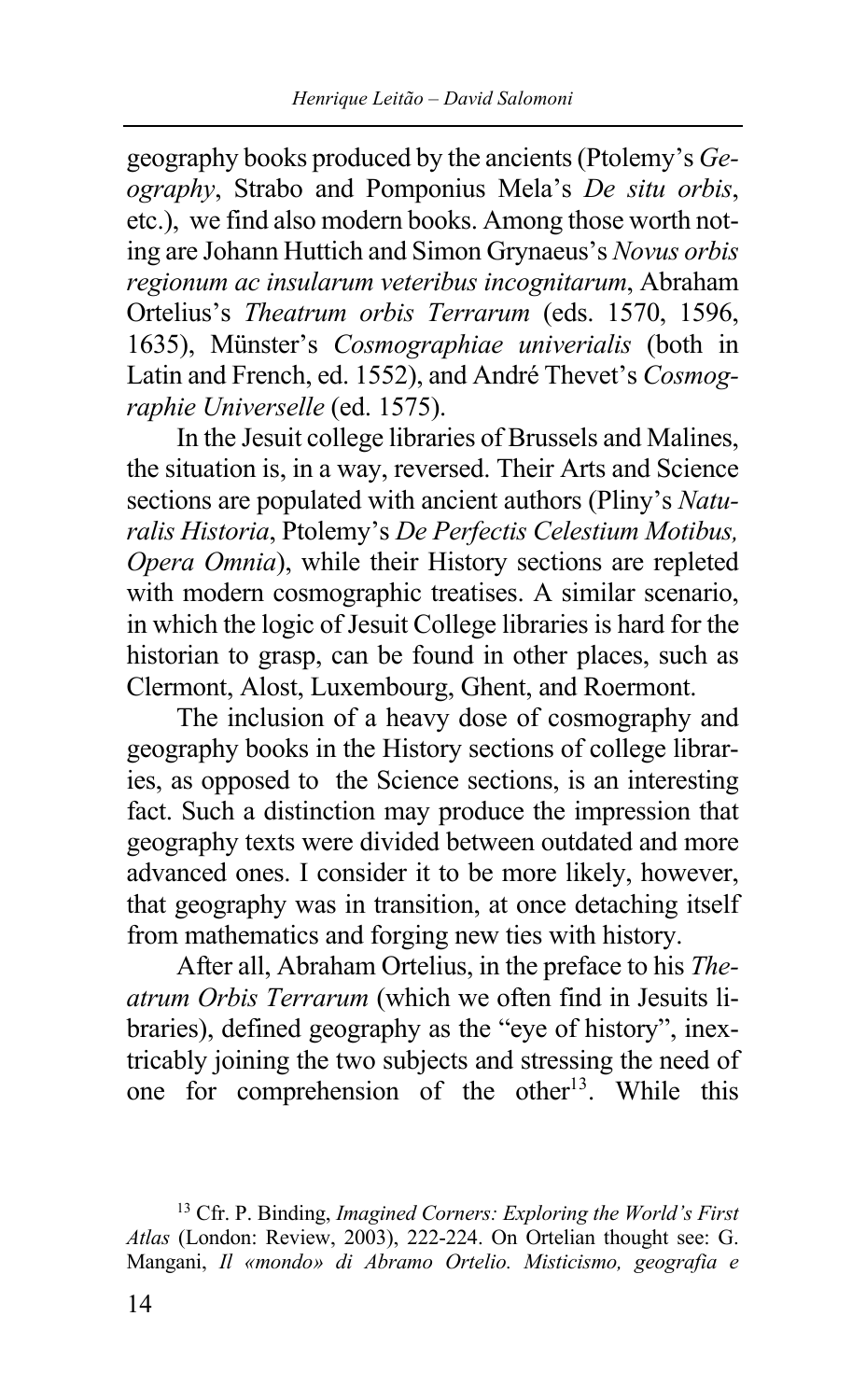association between history and geography was not an absolute novelty, from the end of the sixteenth century this connection became more recurrent, thus creating a new epistemological tool by which the two disciplines could complement each other<sup>14</sup>.

The bibliographical situation with regard to cosmography seen in French and Belgian collegiate libraries shows how important geographical subjects became in Jesuit pedagogy from the end of the sixteenth century. Books were both instruments and manifestations of the curiosity about the world inculcated by Jesuit education. The reflection of this pedagogical situation can be observed in another of the most influential works produced within the Society: Antonio Possevino's *Bibliotheca Selecta*, published in Rome in 1593. The importance of this reasoned bibliography, whose intent was to give an organized structure for human knowledge in conformity with the norms of the Council of Trent, was enormous. Its effects were particularly felt in the educational field. As Emanuele Colombo has noted,

La sezione centrale del primo tomo (libri VI-IX) è un vivace affresco di un piano di evangelizzazione del mondo, dall'America al Giappone passando per la penisola scandinava. C'era un duplice nesso tra i libri e il mondo. Da una parte i libri, quelli buoni, dovevano servire a conoscere i popoli e ad apprendere il metodo migliore per evangelizzarli, ed erano uno strumento per diffondere il cristianesimo. Dall'altra il mondo stesso era un libro: Dio, secondo un'espressione di Possevino, era l'autore del libro del mondo e il professore alla cui «celeste scuola» bisognava imparare15.

*collezionismo nel Rinascimento dei Paesi Bassi* (Modena: Panini editore, 2006), pp. 184-216.

 $14$  During the Middle Ages, some theologians stressed the usefulness of knowing the conformation of the Holy Land for a better understanding of the scriptures.

<sup>15</sup> E. Colombo, *Il libro del mondo. Un documento di Antonio Possevino*, in., *Milano, l'Ambrosiana e la conoscenza dei nuovi mondi*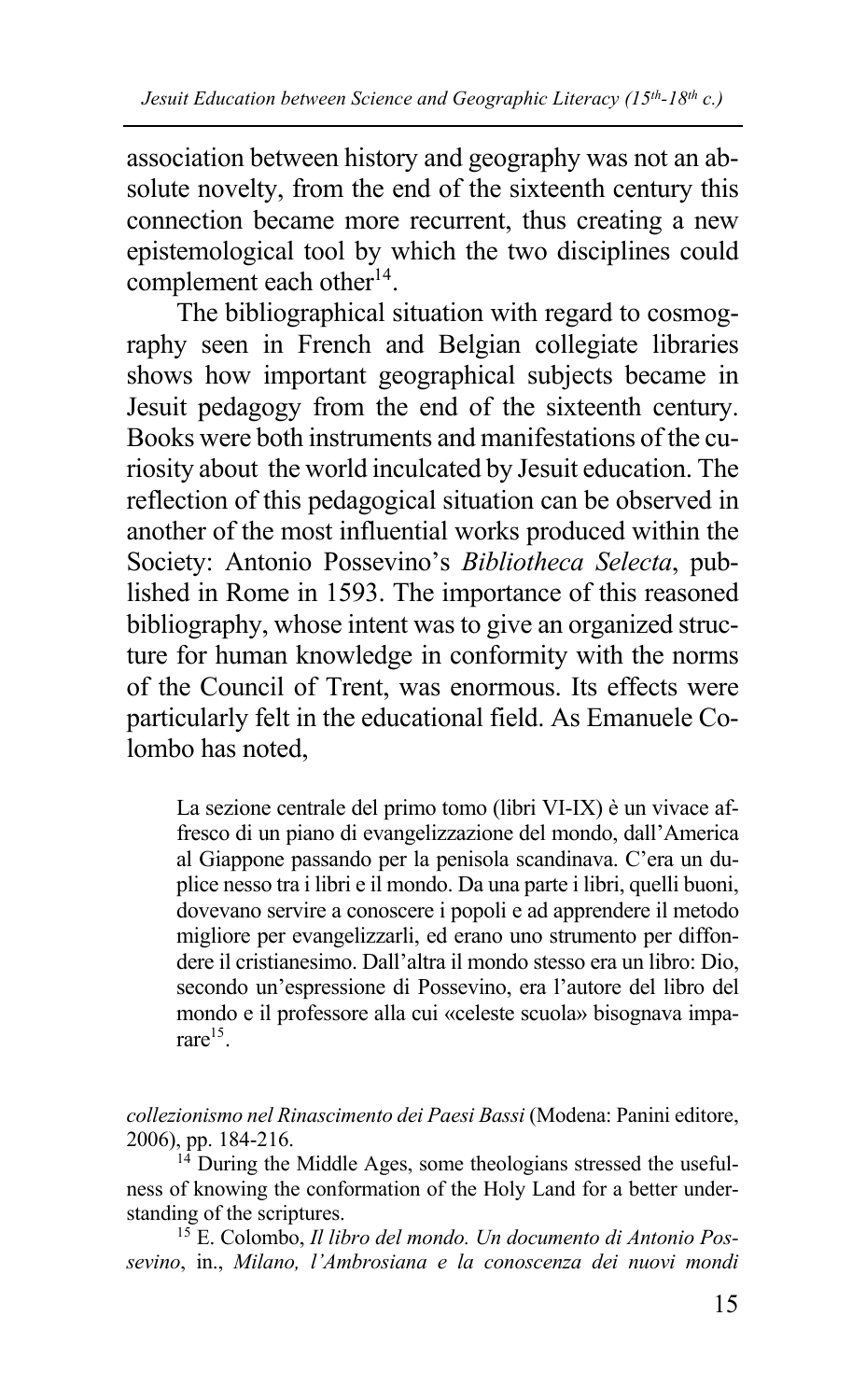For his selection of geographic books on the most remote parts of the world, Possevino relied on the work of Jesuit missionaries (who, as we shall see shortly, played a key role in the elaboration and diffusion of geographic knowledge). Among them were the works of José de Acosta concerning the American continent, and for China the writings of Michele Ruggeri<sup>16</sup>.

The weight given to geographical education in Jesuit pedagogy, as Restif-Filliozat Manonmani points out, is confirmed by the widespread presence of maps and atlases in the colleges of the Society of Jesus from the seventeenth century onward. These objects were, furthermore, often displayed on the walls of the classrooms where lessons were held $17$ .

The use of geographical texts and cartographic objects in Jesuit classrooms brings us to another key vehicle for the Society's didactic program: the letters and reports from the missions, rife with both information and evangelizing zeal. As the aforementioned anonymous school text written in Novellara on Francis Xavier shows, the role of Jesuit missionaries in the early modern global world represented a powerful stimulus to the teaching of geography. These documents came from the most far-flug regions of the world where the Jesuits had established their missions, ranging from Japan and the Philippines at the eastern extremities of Asia; to India and Africa; and, in the New

*(secoli XVII-XVIII)*, edited by M. Catto, G. Signorotto (Roma: Bulzoni Editore, 2015), 339.

<sup>16</sup> *Ibidem*.

<sup>17</sup> R.-F. Manonmani, "The Jesuit Contribution to the Geographical Knowledge of India in the Eighteenth Century," *Journal of Jesuit Studies*, 6 (2019): 74. See also L. Nuti, "La cartographie jésuite: Du plan de quartier à l'atlas du monde," in *François de Dainville S.J. (1909–1971) pionnier de l'histoire de la cartographie et de l'éducation*, edited by C. Bousquet-Bressolier (Paris: École des chartes, 2004), 187–201.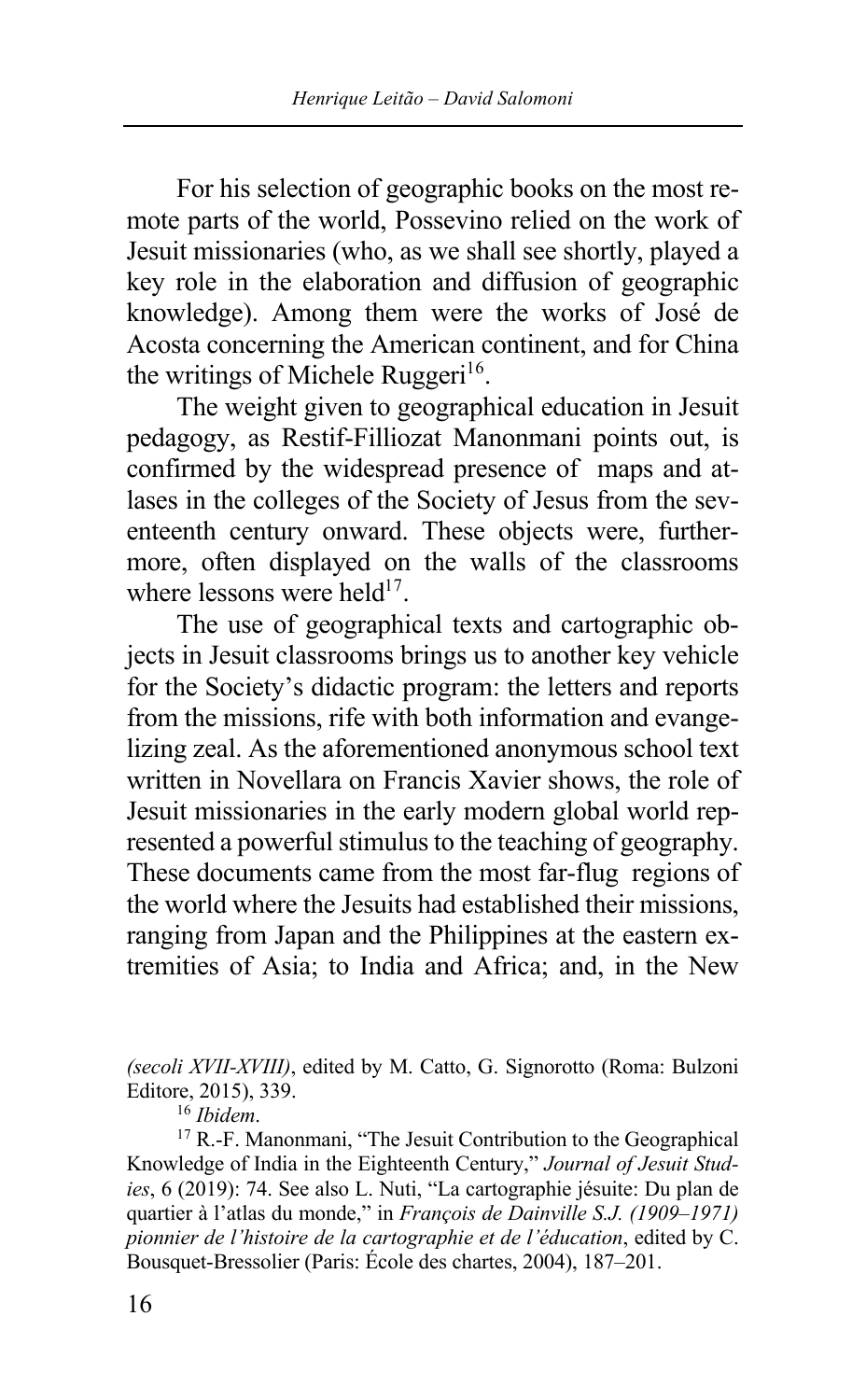World, sites in Mexico, Brazil, and Peru on the American continent. The letters and reports from the missions, therefore, introduce us to another crucial resource for Jesuits striving to cultivate geographical literacy among their pupils: the Society's global network<sup>18</sup>.

The Jesuit educational system was not limited to Europe. It rapidly spread, as the early case of the Goa school attests, to the four corners of the globe, following on the heels of colonial expansion. As we have seen, between 1543 and 1548 Jesuits took control of the school opened in Goa by the presiding bishop and the Portuguese governor of India in  $1541^{19}$ . In the second half of the sixteenth century the Society of Jesus established four colleges in the Portuguese colony of Brazil: at Piratininga, Bahfa, Rio de Janeiro, and Olinda. These schools lasted until the Society's expulsion in 1759. In the rest of Spanish Latin America, dozens of colleges and universities were set up in the viceroyalties of New Granada, Mexico, Chile, Peru, and Rio de la Plata, making the Jesuit presence nearly as capillary as it was in Europe<sup>20</sup>.

Jesuit colonial pedagogy did not overlook local traditions, languages, and cultures, and was very attentive to the peculiarities of each territory. The Jesuits added significantly to European geographical knowledge of the regions where they settled, as the example provided by the cartographic contribution of the Society in Portuguese In- $\frac{1}{\text{diag}}$ dia shows<sup>21</sup>

<sup>21</sup> Cfr. L. M. Brockey, *Journey to the East: The Jesuit Mission to China, 1579-1724*, (Cambridge: The Belknap Press of Harvard University Press, 2007); M. True, "Travel Writing, Ethnography, and the

<sup>18</sup> M. Friedrich, "Circulating and Compiling the *Litterae Annuae*. Towards a History of the Jesuit System of Communication," *Archivum Historicum Societatis Iesu*, 77 (2008): 3-39.

<sup>19</sup> Cfr. P. Grendler, *Jesuit Schools and Universities in Europe*, 4.

<sup>20</sup> Cfr. J. Pimentel, *The Iberian Vision: Science and Empire in the Framework of a Universal Monarchy, 1500-1800*, 27.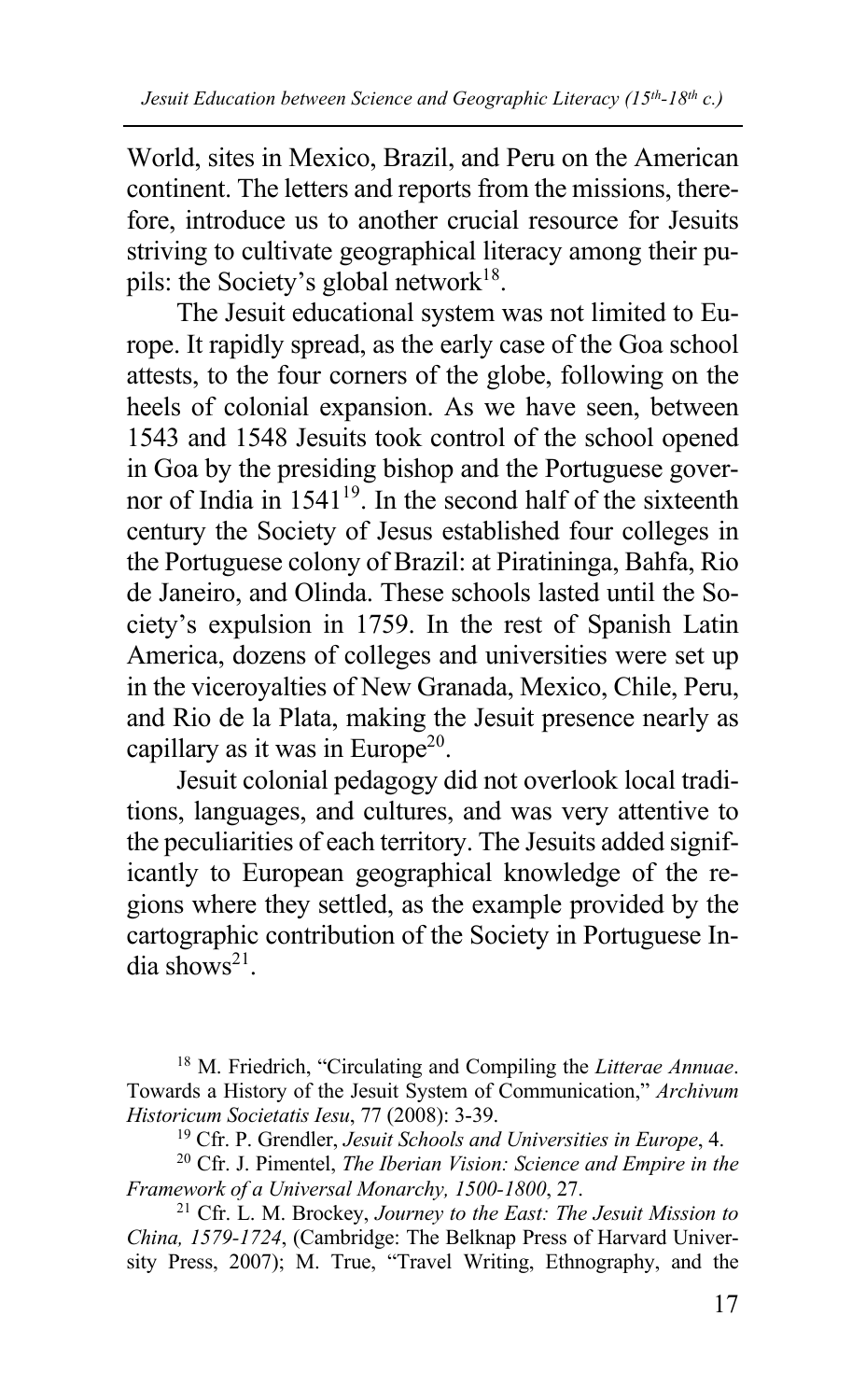The colonial educational framework was completed by the schools of other religious orders, which played as important a role as the Jesuits, and by the viceroyal administration, opened with motivations similar to those highlighted earlier for the viceroyalty of Sicily. The earliestinaugurated universities in America, for instance, were the Franciscan Imperial College of Santa Cruz de Tlatelolco, and the Dominican University of Santo Domingo, established on the model of Alcalá de Henares and opened, respectively, in 1536 and 1538. These were soon followed, in 1551, by the University of Lima and the Royal and Pontifical University of Mexico, both chartered by Emperor Charles V.

In addition to these universities we find colleges in the cities of Quito, Merida, Lima, Cuzco, Panama, Santa Fe de Bogota', and Havana<sup>22</sup>. These universities and colleges were created in the image of their European counterparts, with their own statutes, privileges, and idiosyncrasies. In America, just as in Europe, the Jesuits educated colonial elites and the local ruling classes. Sometimes these schools were conceived as seminaries or theological faculties for the religious orders that created them, and later took on the education of lay students.

Even in these contexts we witness the production of works of geographical knowledge. For example, the Jesuit Antonio Arias, who lived in Mexico at the beginning of the seventeenth century, wrote his own *De Sphaera Mundi* (in the mode of Sacrobosco), which dealt with the problem

<sup>22</sup> See J. Higgins, *Lima: A Cultural History*, (New York: Oxford University Press, 2005) and E. Luque Alcaide, *La educación en la Nueva España en el siglo XVIII*, (Sevilla: Escuela de Estudios Hispano-Americanos, 1970), and J. Elliott, *Empires of the Atlantic World: Britain and Spain, 1492-1830*, (New Heaven: Yale University Press, 2006), 189-190. See also Pimentel, *The Iberian Vision*, 26-27.

Colony-Centric Voyage of the Jesuit Relations from New France", *American Review of Canadian Studies*, 42, 1 (2012): 102-116.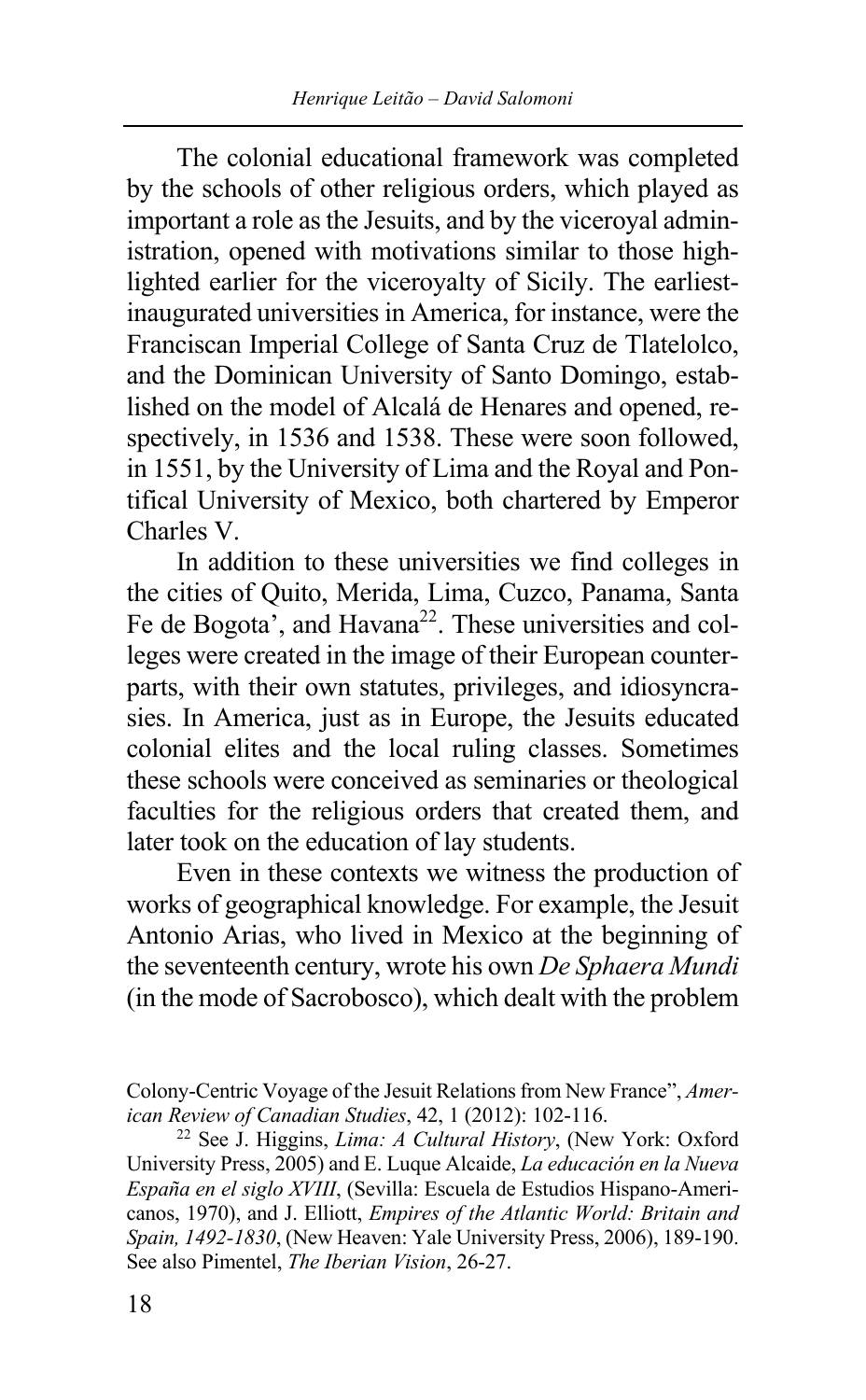of calculating latitudes and longitudes. The work would later be exported to Europe, proving that not only 'raw' material, but also complete and refined works were exported from the colonies<sup>23</sup>.

Overall, the European educational footprint proved more decisive in defining the cultural destinies of the American colonies than the Asian ones, where local cultural and educational traditions were not overwhelmed, but mounted firm resistance. Nevertheless, some schools opened in Asia proved influential (among them the Goa school, and those of Macau and mainland  $China)^{24}$ . These schools made a significant cultural impact and formed a huge, unprecedented global network. Colonial schools, both in Asia and the Americas, allowed the collection and systematization of immense amounts of scientific knowledge, which formed the basis of the great natural histories produced in the seventeenth century<sup> $25$ </sup>.

Buut as Steven Harris has pointed out, the gathering of this material did not represent a simple accumulation of scientific notions. This practice profoundly affected the structure of the schools of religious orders, particularly those of the Jesuits. In other words, the same type of pedagogy that transmitted this knowledge was simultaneously forged by it. The great mass of information on geography, climate, flora, fauna, and ethnography created a new

<sup>23</sup> S. Gruzinski, *Les quatre parties du monde : Histoire d'une mondialisation*. Paris: Éditions de La Martinière, 2004, 390.

<sup>25</sup> See J. A. Cervera Jiménes, *Los misioneros españoles como vía para los intercambios científicos y culturales entre el extremo oriente y Europa en los siglos XVI y XVII*, Memoria presentada para optar al Grado de Doctor en Ciencias dirigida por el Doctor Mariano Hormigón Bláquez, Universidad de Zaragoza, 1999.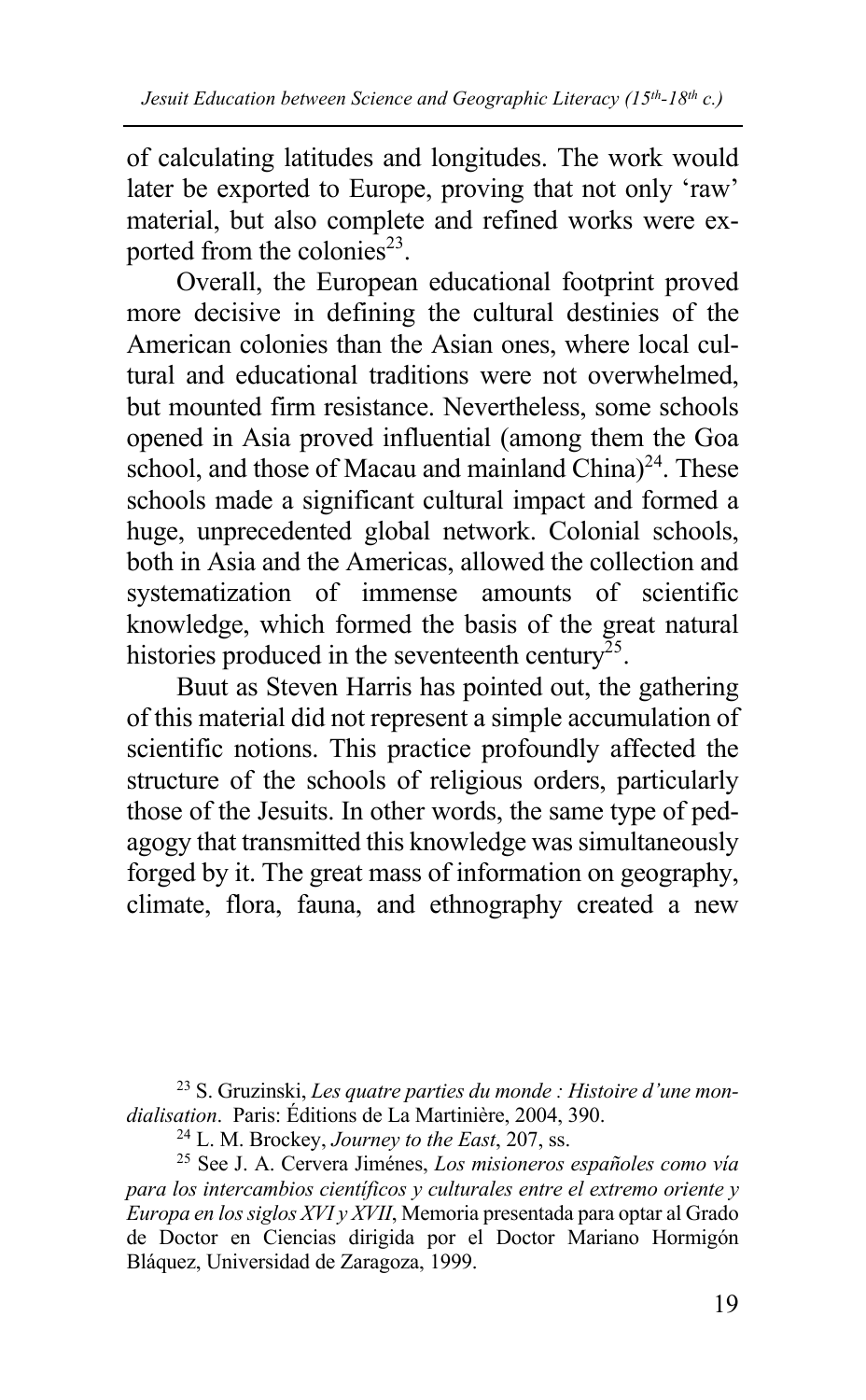awareness of the world as an integrated and unique sys $tem<sup>26</sup>$ .

Within the classroom this synthesis took place naturally, and it is exemplified in the works of natural history produced and used in colleges. For instance, José de Acosta's *Historia Natural y Moral de las Indias* contains information about geography, geology, ethnography, flora, and fauna, earning him the nickname of Pliny of the New World<sup>27</sup>. Acosta wrote this work during his professorship at the Peruvian College of St. Martin, in Lima, between the 1570s and the 1580s, giving us a glimpse of what was taught in the school.

The *Historia Natural* returned with Acosta to Spain as a manuscript, but once published it enjoyed broad circulation in the Jesuit school network. In this circular motion of information, the very concepts of periphery and center were redefined. Such scholarly production would long endure within the Society of Jesus, and made an indelible mark on the geographical education given in Jesuit schools.

This educational circulation was ended with the expulsion of the Society from the Catholic colonies at the close of the eighteenth century. The return of many Jesuits from America and Asia to Europe (mainly to Italy) gave rise to a series of publications that deepened the Old Continent's understanding of the world.

Such is the case of the *Escuela Universalista Española* and its leading members, including Juan Andrés, Lorenzo Hervas y Panduro, and Antonio Eximeno. These scholars, together with about thirty other authors, helped define and implement a neo-Latin way to the

<sup>26</sup> S. J. Harris, *Confession-Building, Long-Distance Networks, and the Organization of Jesuit Science*, 297-298.

<sup>27</sup> *Ibid*., 310. See also C. M. Burgaleta, *José de Acosta (1540– 1600): His Life and Thought*, (Chicago: Loyola University Press, 1999).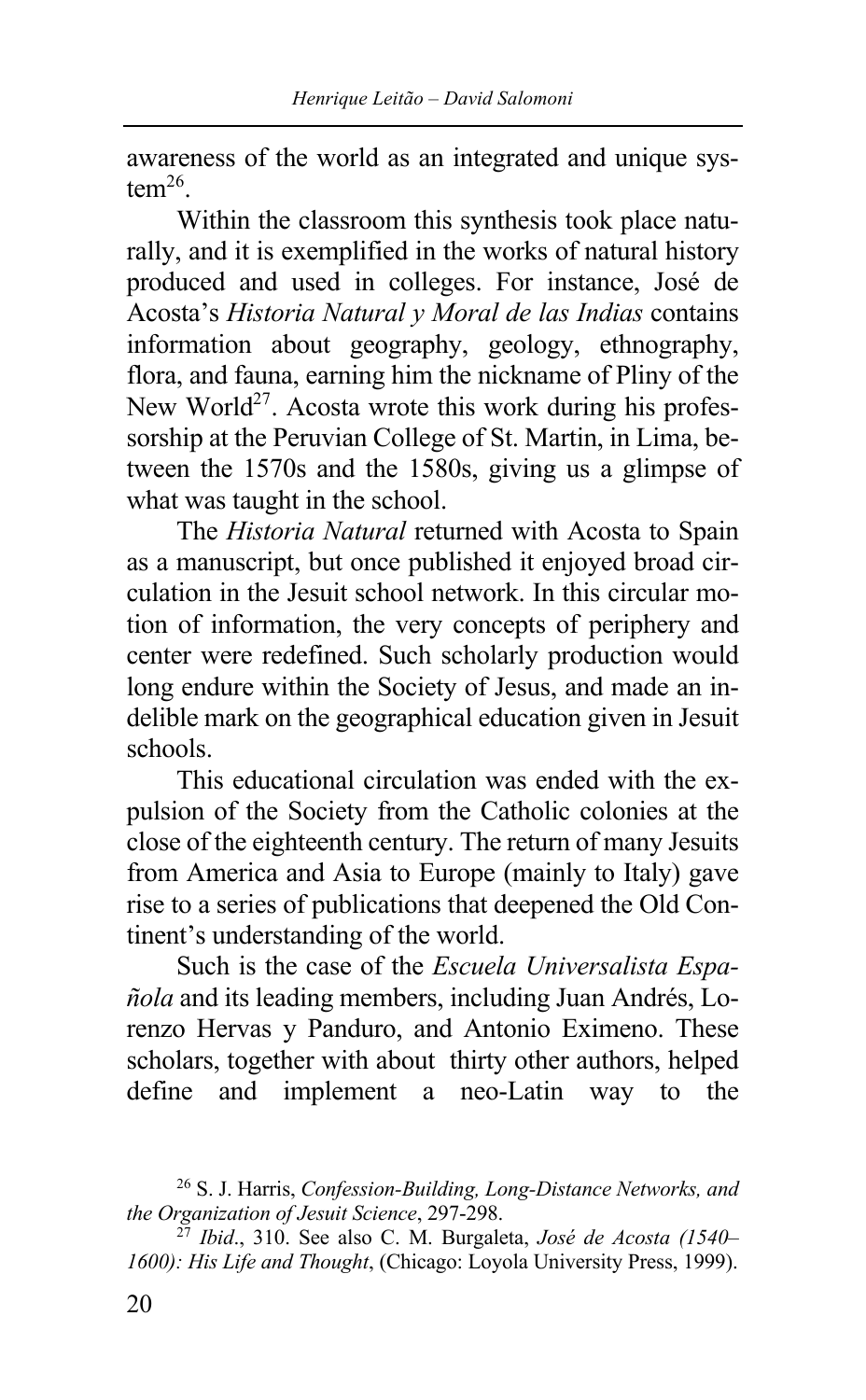Enlightenment based on empiricism. It brought to completeness the global vision of the world and science that had started with maritime expansion during the fifteenth century28.

Among the works associated with this schoool, *La figura de la Tierra* merits special mention. The text, written by Juan Andrés, a leading figure of the Universalist School, has only recently been recovered. It comprises a brief dissertation tracing the history of geodesic representations. As noted by Pedro Aullón de Haro, this discourse on the shape of the Earth offers a historical-scientific conceptualization that, curiously enough, also becomes aesthetic, as well as epistemological<sup>29</sup>. Juan Andrés's writing is a brilliant and early contribution to the history of science, a discipline then still in its infancy. Andrés was well aware of the importance of nautical techniques and of the transcendence of the voyages of exploration. At the time he wrote this dissertation, the frequency and relevance of such expedition was only increasing.

## *Conclusions*

The chronological and geographical span examined in this article is broad, ranging from the fifteenth to the eighteenth century, from Renaissance Florence to sixteenth-century Lisbon, from the remote rural villages of Counter-Reformation Italy to the dense network of Jesuit schools scattered throughout Europe, up to the colleges established by the Society in the Asian and American colonies. Such an

<sup>28</sup> P. Aullón de Haro; D. Mombelli, *Introduction to the Spanish Universalist School: Enlightened Culture and Education versus Politics*, Leiden-Boston: Brill, 2020.

<sup>29</sup> J. Andrés, *La figura de la tierra*, ed. y trad. de C. Casalini y D. Mombelli, Madrid: Casimiro, 2017, 7-9.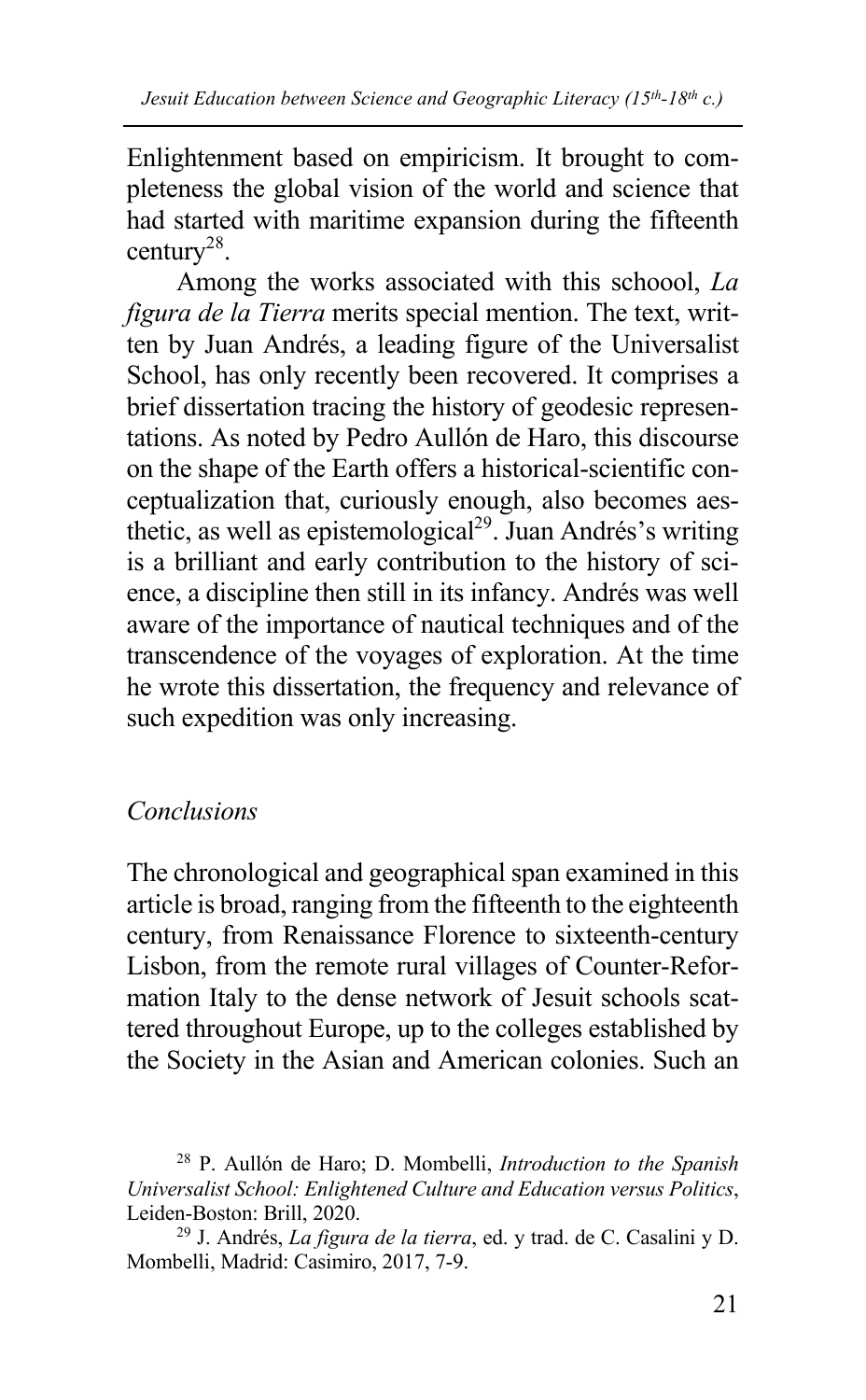approach is consistent with the preliminary nature of this research, and nonetheless permits us to draw some sound conclusions concerning the questions raised in the introduction.

We have seen how, in the periods prior to and following the Iberian expansion, the teaching of geography underwent a considerable transformation. An education that instilled an awareness of the known world went from being the prerogative of a few (nobles, university students and wealthy individuals, such as the humanist merchants of Florence), to touching wider social segments. What changed in geographical teaching between the fifteenth and sixteenth centuries was not the aim of the educational program, which remained essentially of a practical nature (albeit with horizons expanded from the Mediterranean to a global scale). The real innovation lay in the conceptual premises according to which the earth began to be preceived. This shift embraced an improved visual representation of the planet earth, with new continents, oceans, islands, placed and proportioned in novel ways. Such cartographic improvements were not enough, however, as shown by the long-lasting competition between the theories of American insularity and Amerasian continuity. The real change was in the dawning awareness of the earth as a coherent system. The world drifted from the Aristotelian-Ptolemaic notion of a planet consisting of distinct concentric spheres, to that of a single, integrated object. Oceanic voyages were the key element in this transformation, as shown by the continuous references made by Cristoph Clavius to Spanish and Portuguese navigation in support of his scientific and pedagogical theories.

In this regard, during the seventeenth and eighteenth centuries, the diffusion of the cosmographic books suggested by Clavius for the preparation of the *Ratio Studiorum* in European Jesuit college libraries is illuminating. Although educational historiography has pointed out the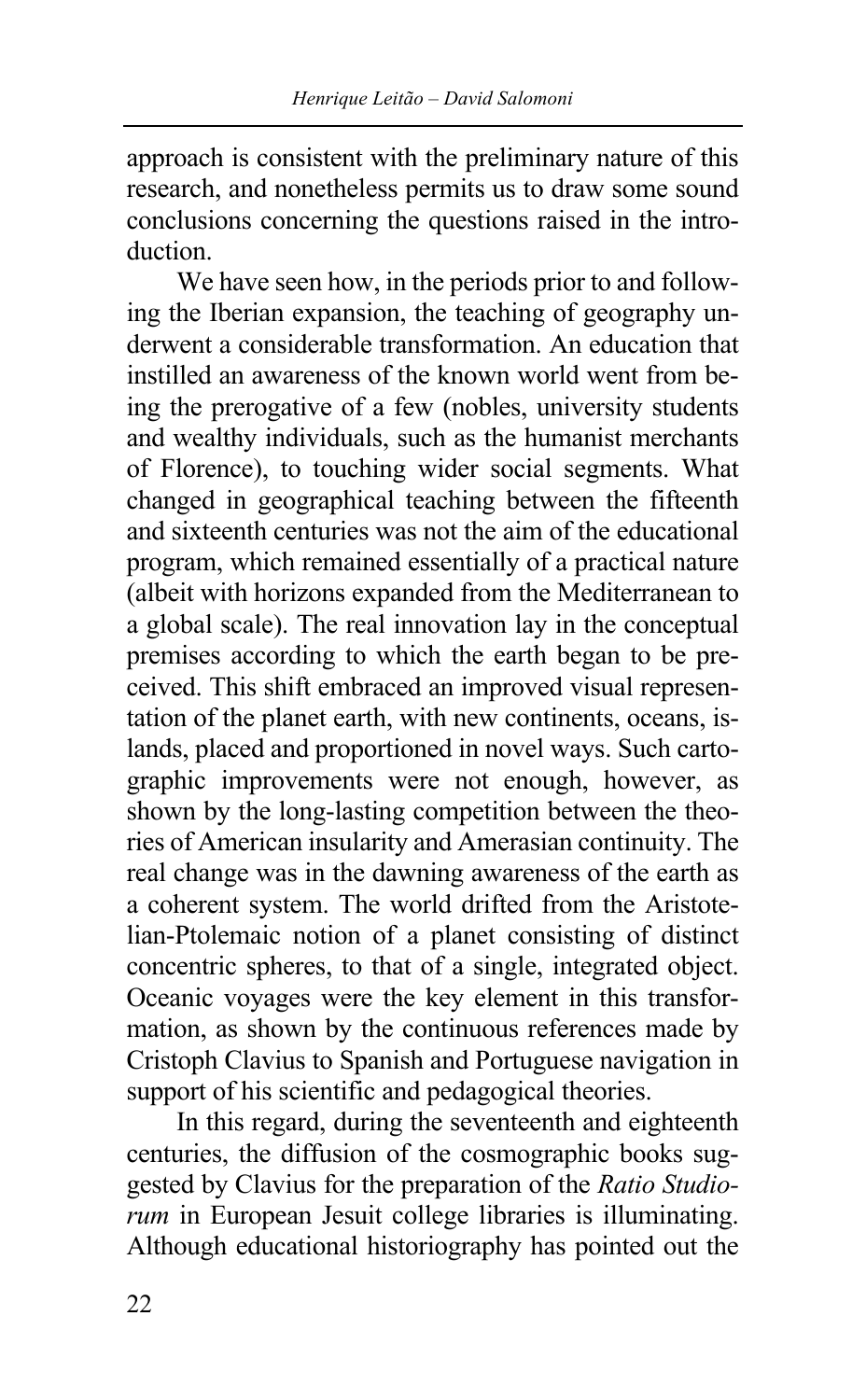fact that the *Ratio* paid little attention to mathematics and science, a look into Jesuit collegiate libraries discloses an abundance of cosmographical and geographical texts, largely corresponding to those suggested by the German Jesuit in the sixteenth century. It is by no means implausible that the proliferation of this type of literature in Europe was both a cause and an effect of an intellectual curiosity about nature in all its aspects, very widespread among the Jesuits. This attitude was embodied in the great 'natural histories' of the seventeenth century, which represented one of the most important contributions of the Society of Jesus to modern science.

At the basis of this epistemological change in the way of thinking the world, with its new reliance on empirical knowledge rather than ancient authorities, there was the maritime expansion that demonstrated, on the basis of direct experience, that the planet earth was not consistent with classical and biblical teachings. This shift had an enormous effect on schools, namely on the way of producing and transmitting knowledge. It is probably at this epistemological turning point, which links the world of the school to that of the technological-maritime progress of the sixteenth century, that we find the foundations of the modern way of doing research in higher and university education. Moreover, in Jesuit libraries and classrooms, and later in secular and other religious orders' schools, a synthesis between different pedagogical and scientific traditions was developed. In these contexts, the ancient geographical tradition (Ptolemy, Strabo, Pomponius Mela) rubbed shoulders with the theoretical cosmography of geographers and mathematicians from central Europe (Ortelius, Münster, Apian, Thévet) and the practical cosmography of their Iberian and Mediterranean colleagues (Nunes, Maurolico). The synthesis was negotiated through characters such as Cristoph Clavius, who became the interpreter of this combination of cosmographic cultures and, through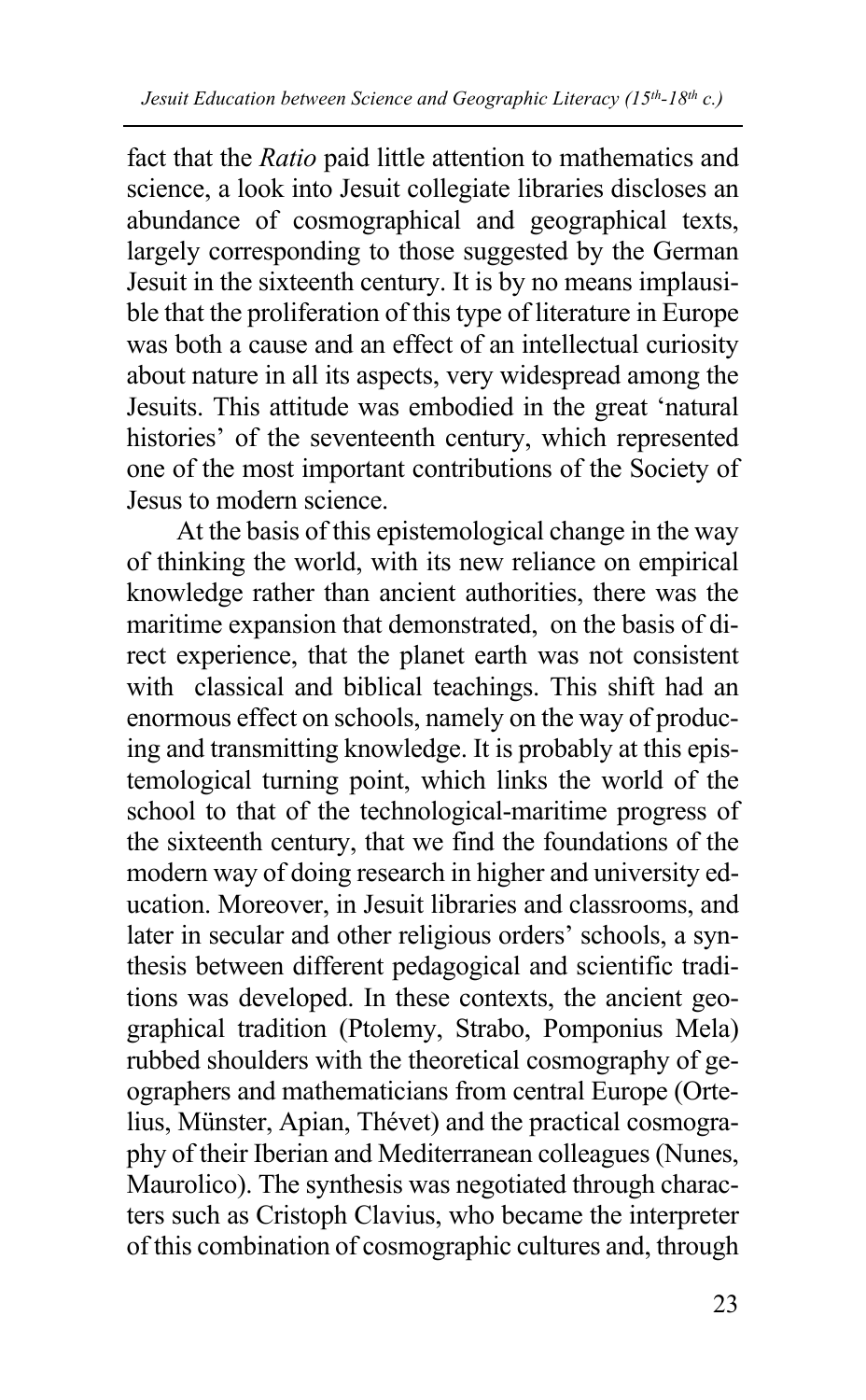his pedegogical recommendations, instigated its spread across Europe. We are not talking about schools of cosmography in this article, but about cosmography in schools. That the site of this investigation is outside specialized institutions allows us to fully appreciate how, between the sixteenth and seventeenth centuries, a wider diffusion of mathematical and geographical competences in the European populations came about. This new awareness, in turn, deeply influenced ways of thinking about science. The demonstrability of phenomena and natural objects was becoming indispensable, and the oceanic expansion was certainly one of the main engines of the early modern pedagogical turning point.

### **References**

*Published sources* 

- Andrés, Juan. *La figura de la tierra*, ed. y trad. de C. Casalini y D. Mombelli. Madrid: Casimiro, 2017.
- Apian, Peter. *Cosmographicus liber*. Landshut: Johan Weißenburger, 1524.
- Biancani, Giuseppe. *Sphaera Mundi seu Cosmographia Demonstrativa*. Bononie:1619.
- Cabeo, Niccolò. *In quatuor libros Meteorologicorum Aristotelis commentaria,et quaestiones quatuor tomis compraehensa*. Romæ, Typis Hæredum Francisci Corbelletti, 1646.
- *Catalogues de Livres des Bibliothèques des Collèges des ci-devant Jesuites d'Alost*. A Bruxelles: chez A. D'Ours, Imprimeur-Libraire, 1778.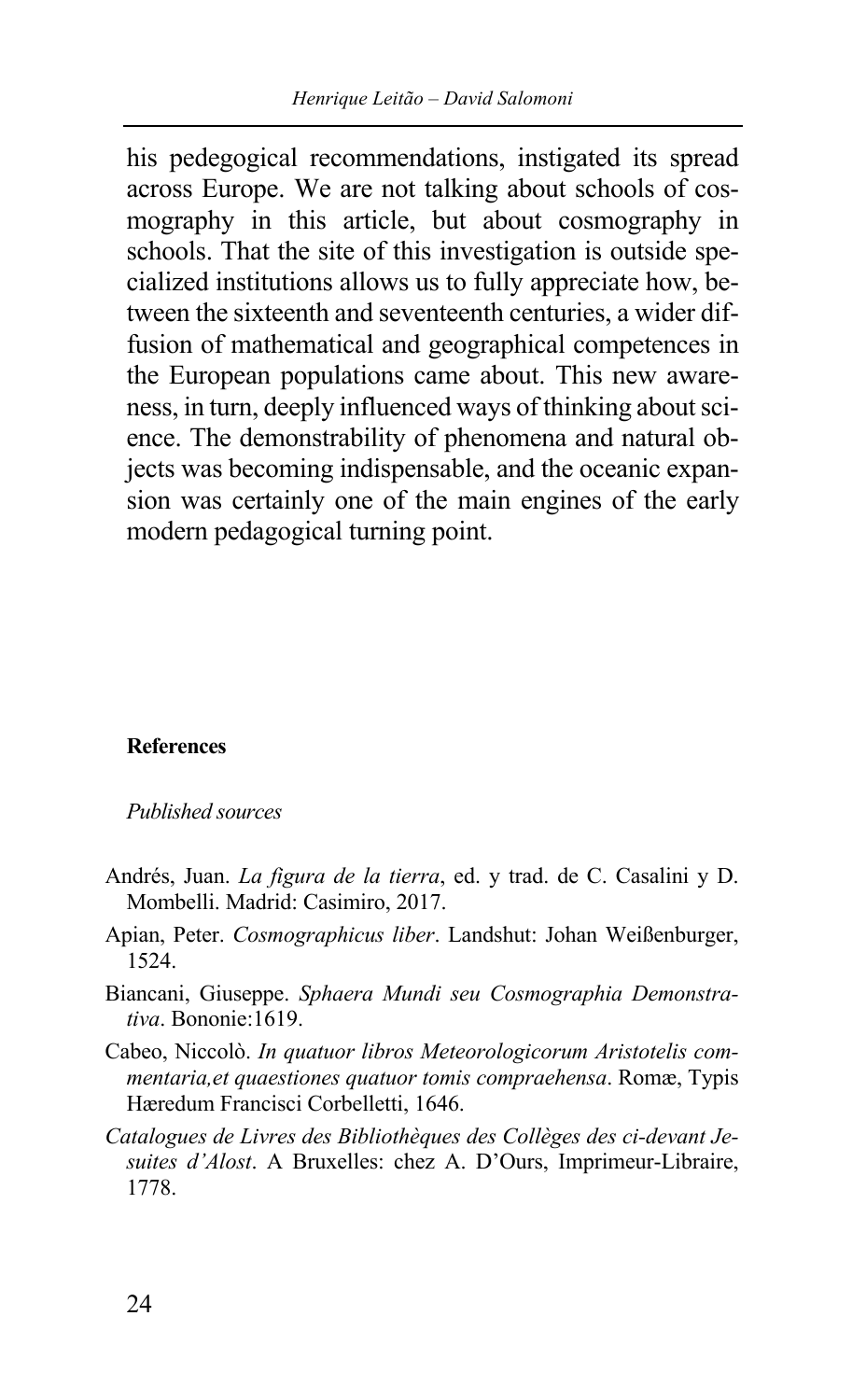- *Catalogue de Livres des Bibliothèques des ci-devant Jesuites du Collège de Bruges*. A Bruxelles: chez J. B. Jorez, Imprimeur-Libraire, 1778.
- *Catalogues de Livres des Bibliothèques des Collèges des ci-devant Jesuites de Bruxelles et de Malines*. A Bruxelles: Chez J. Vanden Berghen, 1778.
- *Catalogue des Livres des Bibliothèques des ci-devant soi-disans Jesuites du Collège de Clermont*. A Paris au Palais: chez Saugrain & Leclerc, 1764.
- *Catalogues de Livres des Bibliothèques des Collèges des ci-devant Jesuites à Gand*. A Gand: chez Beggyn & chez Gimblet Libraires, 1778.
- *Catalogues de Livres des Bibliothèques des Collèges des ci-devant Jesuites à Luxembourg*. A Luxembourg: chez M. Leonardy Receveur des Domaines, 1778.
- *Catalogues de Livres des Bibliothèques des Collèges des ci-devant Jesuites de Namur*. A Bruxelles : chez J. Vanden Berghen, Libraire-Imprimeur, 1778.
- *Catalogues des Livres des Bibliothèques des Collèges des ci-devant Jesuites de Ruremond*. A Bruxelles : chez François Serstevens Imprimeur de la Ville, 1777.
- Clavius, Cristoph. *In Sphaeram Ioannis de Sacro Bosco Commentarius*. Romae: ex Officina Basae, 1575.
- Finé, Oronce. *De mundi sphaera*. Paris: Simon de Colines, 1542.
- Maurolico, Francesco. *Cosmographia*. Parisiis: Apud Gulielmum Cavellat, 1558.
- Molina, Juan Ignacio. *Compendio della storia geografica, natural e civile del Regno del Chile*. Bolonia, 1776.
- Münster, Sebastian. *Cosmographia Universale*. In Colonia: appresso gli heredi d'Arnoldo Byrckmanno, 1575.
- Nunes, Pedro. *De Crepuscolis*. Lisbon: Ludovicus Rodericus, 1542.
- Possevino, Antonio. *Bibliotheca Selecta*. Roma: Ex Typographia Apostolica Vaticana, 1593.
- Reinerszoom, Jemme. *De orbis divisione et insulis, rebusque nuper inventis opusculum*. Douai: Louis de Winde, 1576.
- Riccioli, Giovanni. *Geographiae et hydrographiae reformatae libri duodecim*. Bononinae : Ex Typographia Hæredis Victorij Benatij, 1661.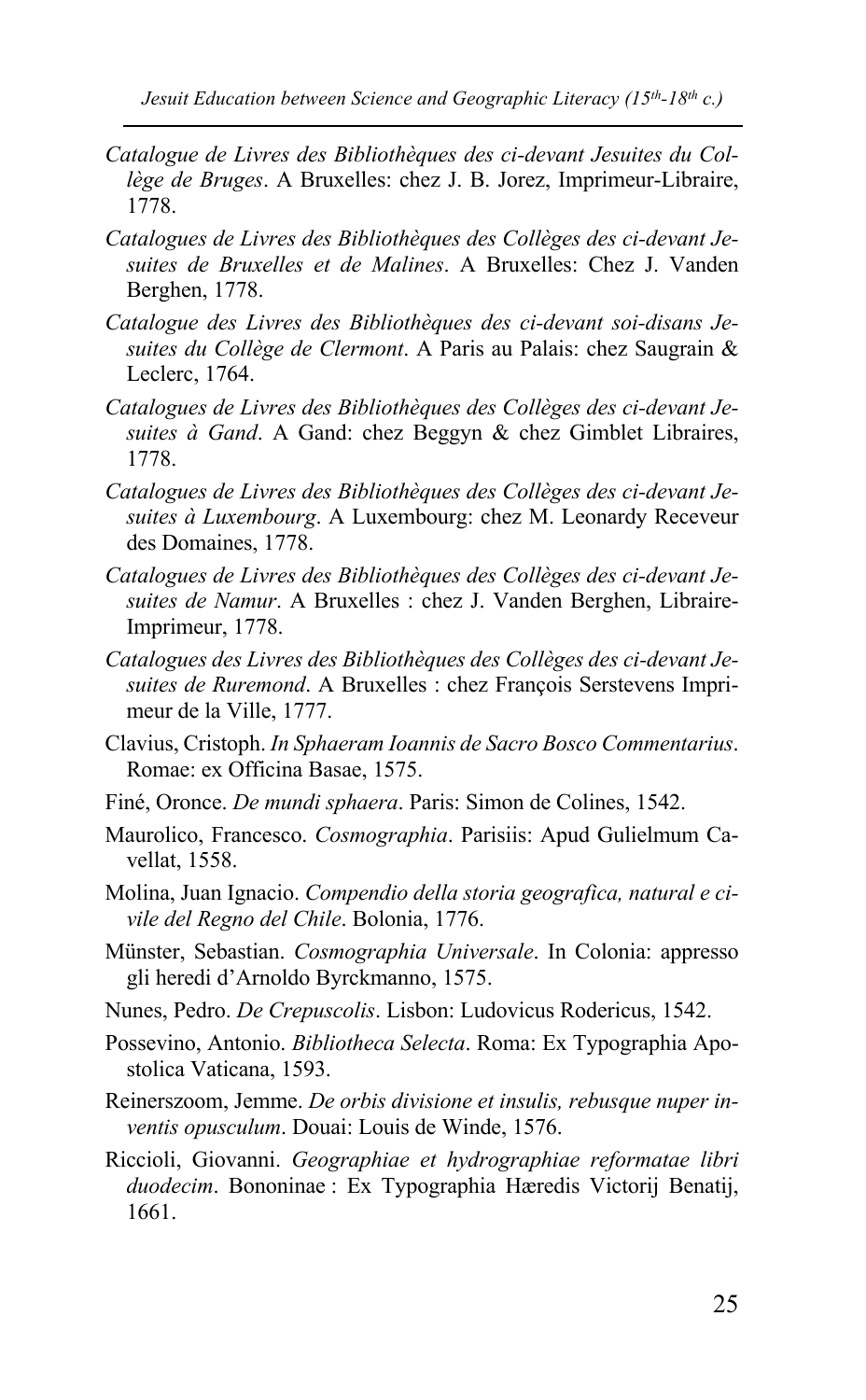*Modern Bibliography*

- Albuquerque, Luís de. "A 'Aula da Esfera' do Colégio de Santo no século XVII," *Anais da Academia Portuguesa de História*, 21 (1972): 337-391.
- Alden, Dauril. *The Making of an Enterprise. The Society of Jesus in Portugal, Its Empire and Beyond, 1540-1750*. Stanford: Stanford University Press, 1996.
- Alexander, Amir. *Infinitesimal: How a Dangerous Mathematical Theory Shaped the Modern World*. New York: Scientific American / Farrar, Straus and Giroux, 2014
- Alves Gaspar, Joaquim. "Blunders, Errors, and Entanglements: Scrutinizing the Cantino Planisphere with a Cartometric Eye," *Imago Mundi*, 64 (2012): 181-200.
- Astorgano Abajo, Antonio. *Lorenzo Hervás y Panduro (1735-1809)*. Toledo: Almud Ediciones, 2010.
- Aullón de Haro, Pedro; Mombelli, Davide. *Introduction to the Spanish Universalist School: Enlightened Culture and Education versus Politics*. Leiden-Boston: Brill, 2020.
- Azzolini, Monica. *The Duke and the Stars: Astrology and Politics in Renaissance Milan*. Cambridges-London: Harvard University Press, 2013.
- Baldini, Ugo. "As assistências ibéricas da Companhia de Jesus e a actividade científica nas missões asiáticas (1578-1640): Alguns aspectos culturais e institucionais." *Revista Portuguesa de Filosofia*, 54 (1998): 195-245.
- Id. "L'Insegnamento della matematica nel Collegio di S. Antão a Lisbona, 1590-1640". In *A Companhia de Jesus e a Missionação no Oriente* (Actas do Colóquio Internacional promovido pela Fundação Oriente e Revista Brotéria). Lisboa, Brotéria, Fundação Oriente, 2000.
- Id. *Legem Impone Subactis. Studi su Filosofia e Scienza dei Gesuiti in Italia, 1540-1632*. Roma: Bulzioni, 1992.
- Id. "The Jesuit College in Macao as a Meeting Point of the European, Chinese and Japanese Mathematical Traditions. Some Remarks on the Present State of Research, Mainly Concerning Sources (16th-17th Centuries)". In *The Jesuits, the Padroado and East Asian Science (1552-1773)*, edited by Luis Saraiva and Catherine Jami, 33-80. London: Worlds Scientific, 2008.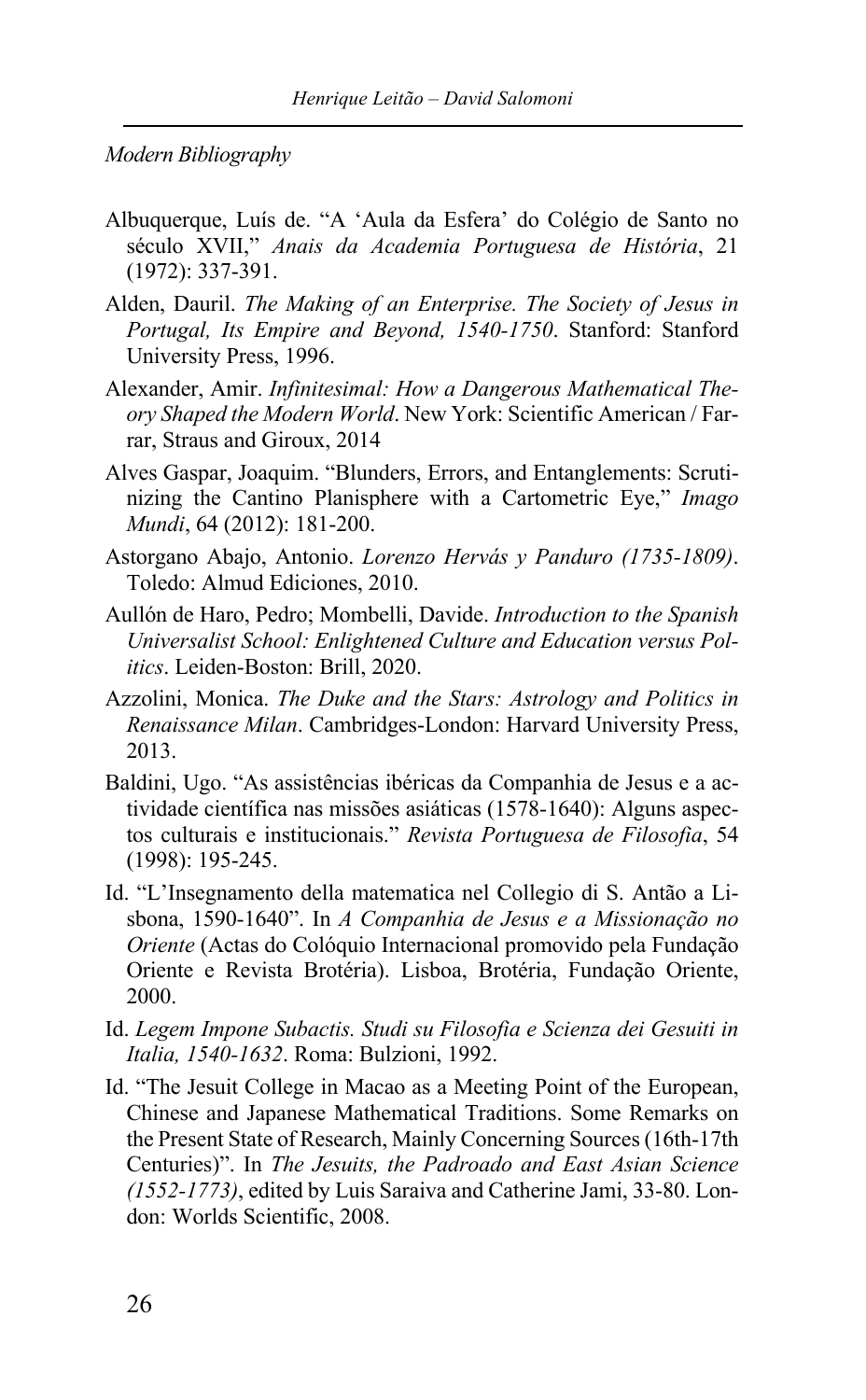- Binding, Paul. *Imagined Corners: Exploring the World's First Atlas*. London: Review, 2003.
- Borges, Charles J.; Feldmann, Helmut. (eds.) *Goa and Portugal: Their Cultural Links*. New Delhi: Concept Publishing, 1997.
- Branch, Jordan. *The Cartographic State: Maps, Territory, and the Origin of Sovereignty*. Cambridge: Cambridge University Press, 2014.
- Brockey, Liam Matthew. *Journey to the East: The Jesuit Mission to China, 1579-1724*. Cambridge: The Belknap Press of Harvard University Press, 2007.
- Broggio, Paolo; Cantù, Francesca; Fabre, Pierre-Antoine; Romano, Antonella, (eds.). *I gesuiti ai tempi di Claudio Acquaviva. Strategie politiche, religiose e culturali tra Cinque e Seicento*. Brescia: Morcelliana, 2007.
- Brooke, John Hedley. *Science and religion. Some historical perspectives*. Cambridge: Cambridge University Press, 1991.
- Burgaleta, Claudio M. *José de Acosta (1540-1600): His Life and Thought*. Chicago: Loyola University Press, 1999.
- Burke, Peter. *The European Renaissance. Centres and Peripheries*. Oxford: Basil Blackwell, 1998.
- Canova, Andrea. ed. *Relazione del primo viaggio attorno al mondo*, by Antonio Pigafetta. Padova: Editrice Antenore, 1999.
- Carolin, Luis Miguel. "Astronomy, Cosmology, and Jesuit Discipline, 1540-1758." In *The Oxford Handbook of the Jesuits*, edited by Ines G. Županov: 670-707. New York: Oxford University Press, 2019.
- Carolin, Luis Miguel and Leitão, Henrique. "Natural Philosphy and Mathematics in Portuguese Universities, 1550-1650." In *Universities and Science in the Early Modern Period*, edited by Mordechai Feingold and Victor Navarro-Brotons, 153-168. Dordrecht: Springer, 2006.
- Casalini, Cristiano. *Aristotle in Coimbra. The Cursus Conimbricensis and the Education at the College of Arts*. London-New York: Routledge, 2016.
- Id. *Benet Perera and Early Jesuit Pedagogy. Human Knowledge, Freedom, Superstition*. Roma: Anicia, 2016.
- Casalini, Cristiano-Pavur, Claude S.J. *Jesuit Pedagogy 1540-1616: A Reader*. Boston: Institute of Jesuit Sources-Boston College, 2016.
- Cattaneo, Angelo. "Orb and Sceptre: Cosmography and World Cartography in Portugal and Italian Cities in the Fifteenth Century," *Archives Internationales d'Histoire des Sciences*, special issue: *Early*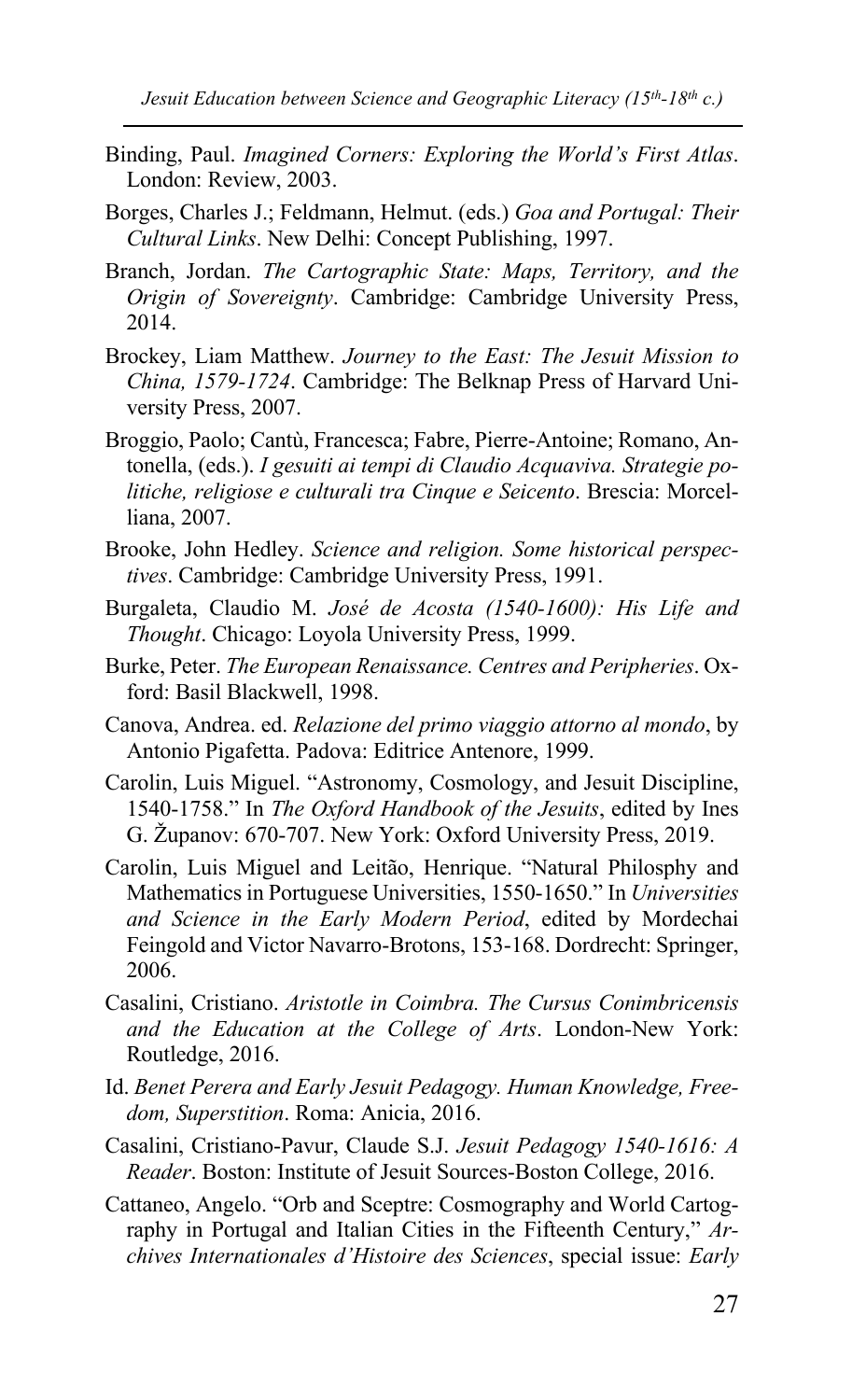*Modern Cosmography*, edited by Sven Dupré and Fernand Hallyn, 59/2, (2009): 531-555.

- Cavanaugh, William, T. *The Myth of Religious Violence*. Oxford: Oxford University Press, 2009.
- Clemens, Raymond. "Medieval Maps in a Renaissance Context: Gregorio Dati and the Teaching of Geography in Fifteenth-Century Florence". In *Cartography in Antiquity and the Middle Ages Fresh Perspectives, New Methods*, edited by Richard J.A. Talbert and Richard W. Unger: 237-256. Leiden-Boston: Brill, 2008.
- Colombo, Emanuele. "Il libro del mondo. Un documento di Antonio Possevino." In *Milano, l'Ambrosiana e la conoscenza dei nuovi mondi (secoli XVII-XVIII)*, edited by Michela Catto M and Gianvittorio Signorotto, 335-362. Roma: Bulzoni Editore, 2015.
- Cormack, Lesley B. *Charting an Empire: Geography at the English Universities 1580-1620*.Chicago: The University of Chicago Press, 1997.
- Cosgrove, Denis. *Apollo's eye: A Cartographic Genealogy of the Earth in the Western Imagination*. Baltimore&London: The Johns Hopkins University Press, 2001.
- Crowley, Roger. *Conquerors. How Portugal Forged the First Global Empire*. London. Faber&Faber, 2015.
- Dati, Gregorio. *La Sfera*. Milano: G. Daelli e Comp. Editore, 1865.
- Dollo, Corrado. *Modelli scientifici e filosofici nella Sicilia spagnola*. Napoli: Guida Editore, 1984.
- Elliott, John. *Empires of the Atlantic World: Britain and Spain, 1492- 1830*. New Heaven: Yale University Press, 2006.
- Favino, Federica. "Between 'Duty of Intelligence' and 'Duty of Orthodoxy': At the Origins of "Catholic" Science according to the Jesuits". In *The Acquaviva Project: Claudio Acquaviva's Generalate (1581- 1615) and the Emergence of Modern Catholicism*, edited by Pierre-Antoine Fabre and Flavio Ruale: 291-312. Boston: Boston College-Institute of Jesuit Sources, 2017.
- Friedrich, Markus. "Circulating and Compiling the Litterae Annuae. Towards a History of the Jesuit System of Communication." *Archivum Historicum Societatis Iesu*, 77 (2008): 3-39.
- Gasch-Tomás, José Luis. *The Atlantic World and the Manila Galleons: Circulation, Market, and Consumption of Asian Goods in the Spanish Empire, 1565-1650*. Leiden-Boston: Brill, 2018.
- Giddens, Anthony. *The consequences of modernity*. Cambridge, U.K.: Polity, 1990.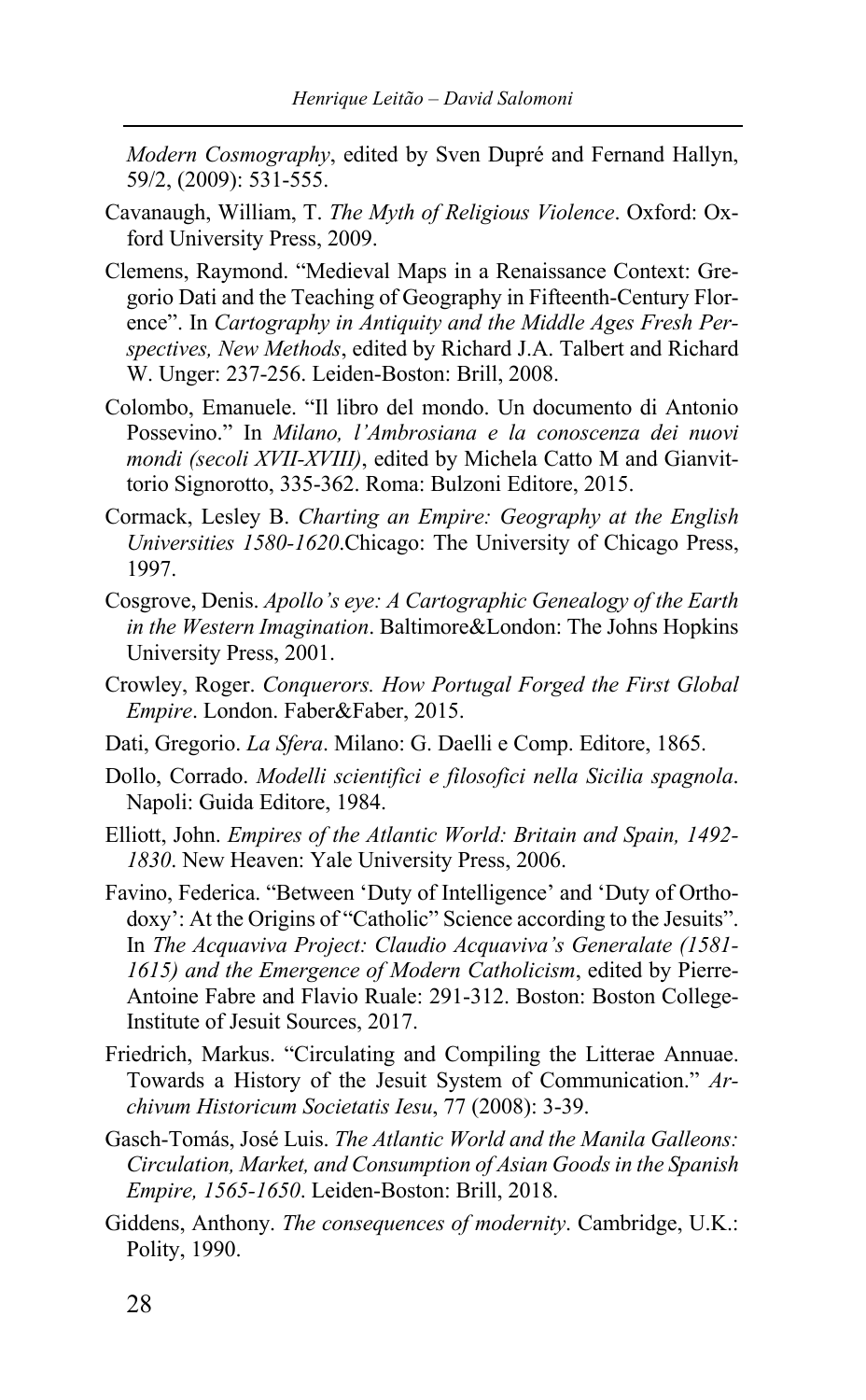- Gil, Juan. "Los pasajes cosmográficos de los Comentarios a los Psalmos de Jaime Pérez de Valencia." *Mar Oceana: Revista del humanismo español y latino-americano*, II (1995): 259-282.
- Grendler, Paul. *Jesuit Schools and Universities in Europe 1548-1773*. Leiden-Boston: Brill, 2019.
- Id. *The University of Mantua, the Gonzaga, and the Jesuits, 1584-1630*. Baltimore: The Johns Hopkins University Press, 2009.
- Gruzinski, Serge. *L'Aigle et le Dragon. Démeseure européemme et mondialisation au XVIe siècle*. Paris : Fayard, 2012.
- Id. *Les quatre parties du monde : Histoire d'une mondialisation*. Paris: Éditions de La Martinière, 2004.
- Harris, Steven J. "Confession-Building, Long-Distance Networks, and the Organization of Jesuit Science". *Early Science and Medicine, Jesuits and the Knowledge of Nature* 1, 3, (1996): 287-318.
- Higashi, Shin. *Penser les mathématiques au XVIe siècle*. Paris: Classiques Garnier, 2018.
- Higgins, James. *Lima: A Cultural History*. New York: Oxford University Press, 2005.
- Horodowich, Elizabeth; Markey, Lia (eds.). *The New World in Early Modern Italy, 1492-1750*. Cambridge, Cambridge University Press, 2017.
- Howell, Kenneth. *God's two books: Copernican cosmology and biblical interpretation in early modern science*. Notre Dame: University of Notre Dame Press, 2002.
- Jackson, Liz. *Globalization and Education*. In *Oxford Research Encyclopedia of Education*. Published online October 2016.
- Karrow, Robert. *Mapmakers of the Sixteenth Century and Their Maps*. Chicago: Speculum Orbis Press, 1993.
- Lach, Donald, F. *Asia in the Making of Europe*. 5 Voll. Chicago and London: The University of Chicago Press, 1965-1970.
- Lattis, James M. *Between Copernicus and Galileo. Christoph Clavius and the Collapse of Ptolemaic Cosmology*. Chicago and London: The University of Chicago Press, 1994.
- Leitao, Henrique. *Pedro Nunes 1502-1578. Novas terras, novos mares e o que mays he: novo ceo nova estrellas*. Lisboa: Biblioteca Nacional, 2002.
- Lewis; Martin W. Wigen, Karen, E. *The Myth of Continents: A Critique of Metageography*. Berkeley - Los Angeles - London: University of California Press, 1997.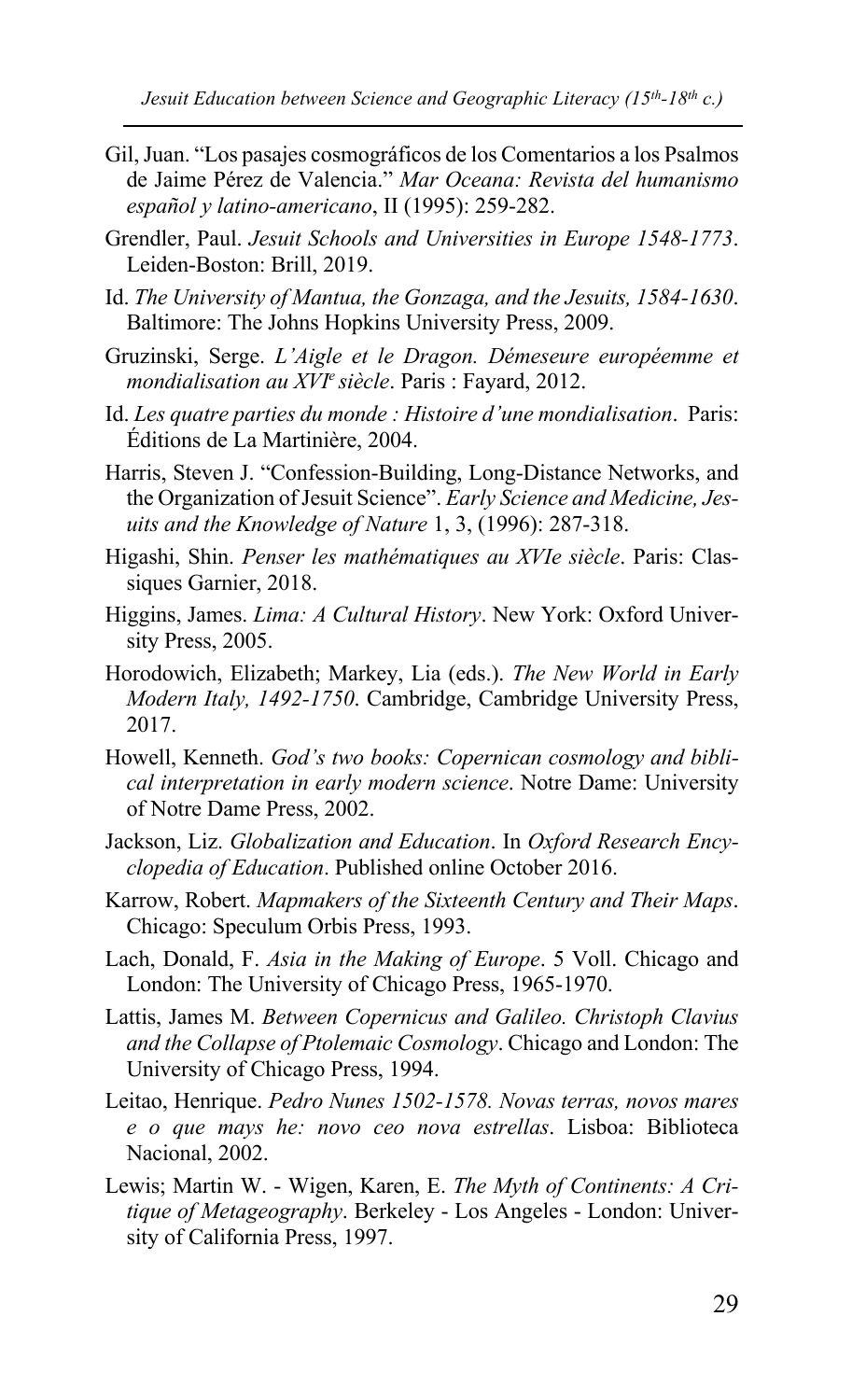- Lozowsky, Nathalia. *"The Earth is Our Book". Geographical Knowledge in the Latin West ca. 400-1000*. Ann Arbor: The University of Michigan Press, 2000.
- Luque Alcaide, Elisa. *La educación en la Nueva España en el siglo XVIII*. Sevilla: Escuela de Estudios Hispano-Americanos, 1970.
- Luzzana Caraci, I. *"Per lasciare di me qualche fama". Vita e viaggi di Amerigo Vespucci*. Roma: Viella, 2007.
- Mammola, Simone. "Il problema della grandezza della terra e dell'acqua negli scritti di Alessandro Piccolomini, Antonio Berga e G. B. Benedetti e la progressiva dissoluzione della cosmologia delle sfere elementari nel secondo '500", *Preprints of the Max Planck Institute for the History of Science*, 459 (2014): 1-62.
- Mangani, Giorgio. *Il «mondo» di Abramo Ortelio. Misticismo, geografia e collezionismo nel Rinascimento dei Paesi Bassi*. Modena: Panini editore, 2006.
- Mayer, Thomas F. (ed.). *The Trial of Galileo, 1612-1633*. Toronto: University of Toronto Press, 2012.
- McLean, Matthew. *The Cosmographia of Sebastian Münster: Describing the World in the Reformation*. Farnham: Ashgate, 2007.
- Mombelli, Davide. "La Escuela Universalista: bibliografía temática y recursos en internet." *Eikasia: Revista de filosofia*, 81/1, (2018): 611- 632.
- Moscheo, Rosario. *Francesco Maurolico tra Rinascimento e scienza galileiana. Materiali e ricerche*. Messina: Società Messinese di Storia Patria, 1988.
- Id. *I gesuiti e le matematiche nel secolo XVI. Maurolico, Clavio e l'esperienza siciliana*. Messina: Società Messinese di Storia Patria, 1998.
- Id. "Il 'corpus' mauroliciano degli 'Sphaerica': problemi editoriali, in Filosofia e scienze nella Sicilia dei secoli XVI e XVII." In Atti del Convegno, (Catania, 23-24 novembre 1995), edited by C. Dollo, I vol., 39-84. Catania: Le idee, 1996.
- Numbers, Ronald. *Galileo goes to jail and other myths about science and religion*. Cambridge: Harvard University Press, 2009.
- Nuti, Lucia. "La cartographie jésuite: Du plan de quartier à l'atlas du monde". In *François de Dainville S.J. (1909–1971) pionnier de l'histoire de la cartographie et de l'éducation*, edited by Catherine Bousquet-Bressolier, 187–201. Paris: École des chartes, 2004.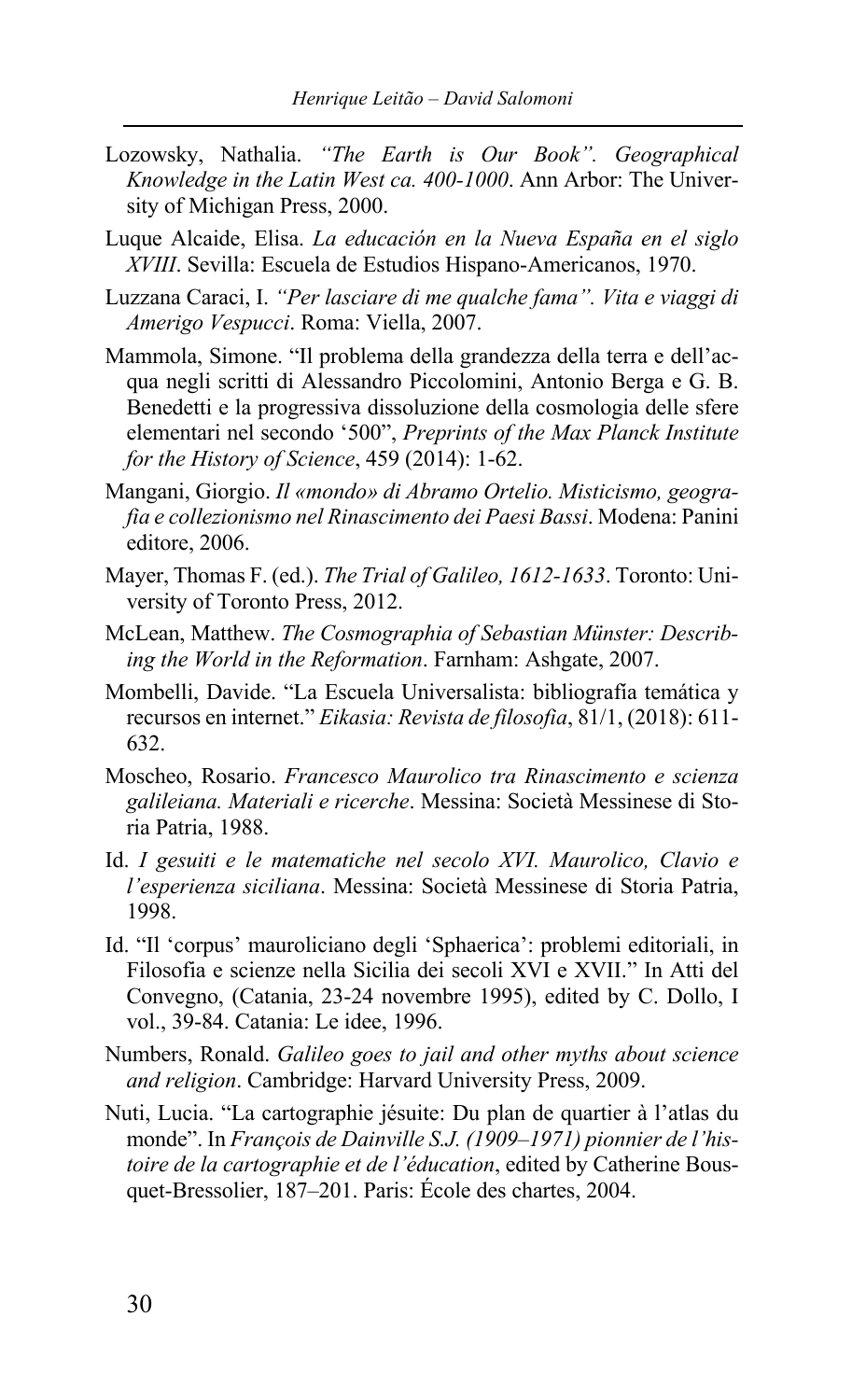*Jesuit Education between Science and Geographic Literacy (15th-18th c.)*

- O'Gorman, Edmundo. *The Invention of America: An Inquiry into the Historical Nature of the New World and the Meaning of Its History*. Bloomington: Indiana University Press, 1961.
- O'Malley, John W., S.J. "Historical Perspectives on Jesuit Education and Globalization". In *The Jesuits and Globalization: Historical Legacies and Contemporary Challenges*, edited by Thomas F. Banchoff and José Casanova: 147-168. Washington, DC: Georgetown University Press, 2016.
- Padrón, Ricardo. "Mapping Plus Ultra: Cartography, Space, and Hispanic Modernity". *Representations*, 79 (2002): 28-60.
- Id. *The Indies of the Setting Sun*. *How Early Modern Spain Mapped the Far East as the Transpacific West*. Chicago: The University of Chicago Press, 2020.
- Id. *The Spacious Word. Cartography, Literature, and Empire in Early Modern Spain*. Chicago: The University of Chicago Press, 2004.
- Pavone, Sabina. "I Gesuiti in Italia 1548-1773." In *Atlante della letteratura italiana*. Vol. 2: *Dalla Controriforma alla Restaurazione*, edited by Sergio Luzzatto, Gabriele Pedullà, Eriminia Irace, 359-373. Torino: Einaudi, 2011.
- Pimentel, Juan. "The Iberian Vision: Science and Empire in the Framework of a Universal Monarchy, 1500-1800". *Osiris*, 2nd Series, Vol. 15, Nature and Empire: Science and the Colonial Enterprise (2000): 17-30.
- Portuondo, María M. *Secret Science: Spanish Cosmography and the New World*. Chicago: The University of Chicago Press, 2009.
- Restif-Filliozat. Manonmani. "The Jesuit Contribution to the Geographical Knowledge of India in the Eighteenth Century." Journal of Jesuit Studies, 6 (2019): 71-84.
- Randles, William Graham Lister. *Da terra plana ao globo terrestre*. Lisboa: Gradiva, 1990.
- Id. *Geography, Cartography and Nautical Science in the Renaissance: The Impact of the Great Discoveries*. Aldershot-Burlington, Ashgate-Variorum 2000.
- Rosen, Mark. "Charismatic Cosmography in Late Cinquecento Florence," *Archives Internationales d'Histoire des Sciences*, special issue: *Early Modern Cosmography*, edited by Sven Dupré and Fernand Hallyn, 59/2, (2009): 575-590.
- Rudermann B. David. *The World of a Renaissance Jew: The Life and Thought of Abraham ben Mordecai Farissol*. Cincinnati: Hebrew Union College Press, 1981.